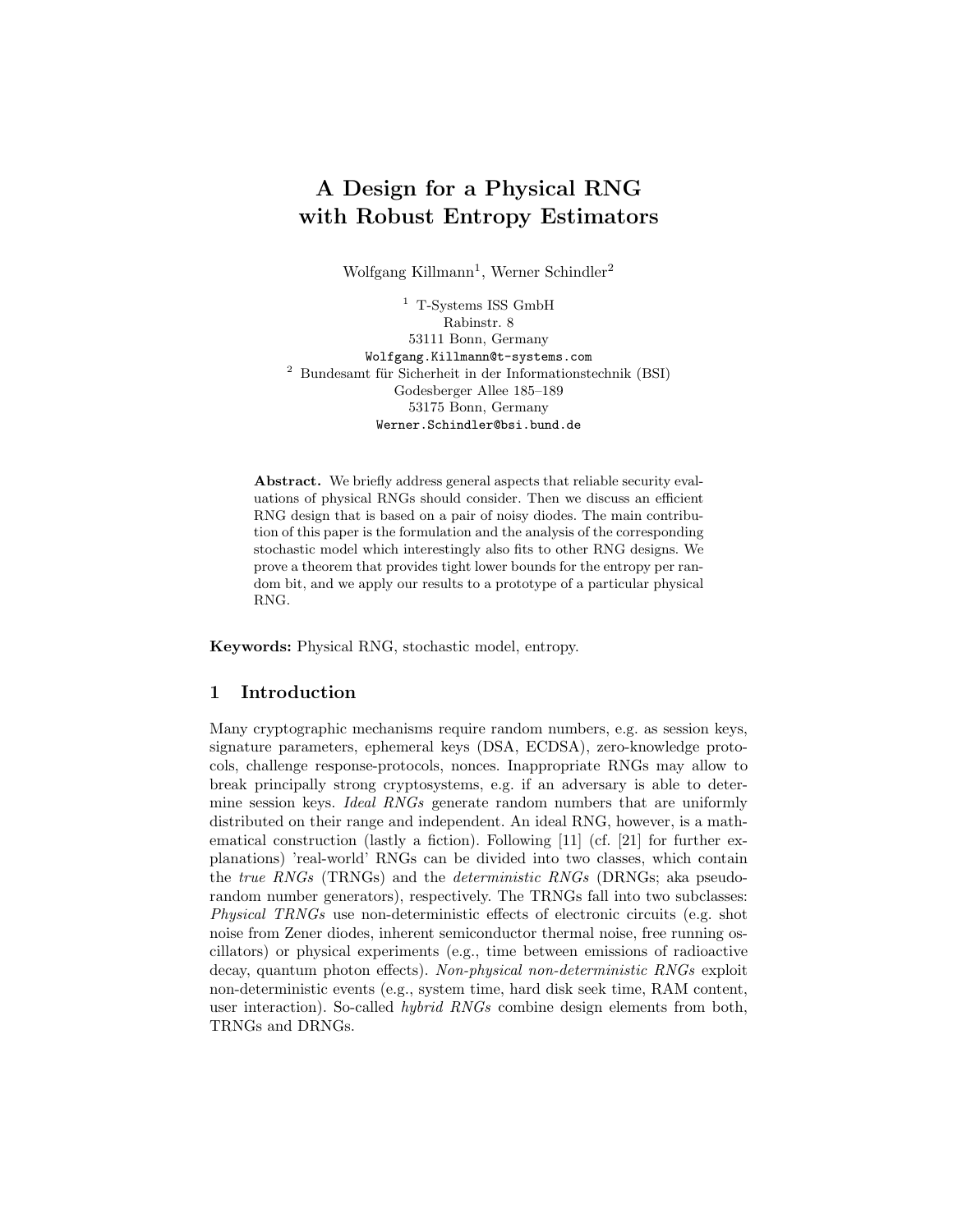Unlike for deterministic RNGs it seems hardly possible to specify approved designs for physical RNGs (in a strict sense) since security-relevant properties do not only depend on the generic design but also on its implementation. A designer of a physical RNG is faced with two challenges. At first he has to develop an appropriate design, and then he has to implement it carefully. The second task may be even more difficult, namely providing evidence that the generic RNG design and its implementation are indeed appropriate.

In the last years several designs of physical RNGs have been proposed [4–7, 9] etc., and several evaluation guidances and standards were developed and became effective [1, 17, 2, 13, 11]. These documents define properties that strong RNGs should fulfil, and the evaluation guidances explain how these criteria shall be verfied. A comprehensive treatment of evaluation aspects for physical RNGs are given in [22].

In Section 2 we briefly address central aspects and goals that reliable security evaluations of physical RNGs should consider. In Section 3 we discuss an RNG design that exploits a pair of noisy diodes. Section 4 contains the main contribution of our paper. We formulate and analyze a stochastic model that describes this design and, interestingly, also fits to further RNG designs. In particular, we prove a theorem that allows to quantify a tight lower bound for the average entropy per random bit. We apply our results to a particular physical RNG where we derive lower entropy bounds per random bit that are very close to 1. Finally we explain a generic online test scheme that is tailored to RNG designs which belong to the analyzed stochastic model.

# 2 Security Evaluation of Physical RNGs: Fundamental Aspects

In this section we address central aspects that are relevant for security evaluations of physical RNGs. For a comprehensive treatment of this matter we refer the interested reader to [21, 22, 19].

#### 2.1 Entropy

With regard to Section 4 we extend the definition of Shannon entropy to random variables with infinite range. More precisely, to a random variable  $X$  that assumes values in a countable (finite or infinite) set  $\Omega$  (e.g.  $\Omega = \mathbb{N}_0$ ) we assign the term

$$
H(X) := -\sum_{\omega \in \Omega} \text{Prob}(X = \omega) \log_2(\text{Prob}(X = \omega)).
$$
 (1)

As usual, we set  $0 \cdot \log_2(0) := 0$ . Following the common convention we denote the Shannon entropy briefly as 'entropy' in the remainder.

*Remark 1.* (i) We point out that  $H(X) \in [0,\infty]$  where  $H(X) = \infty$  is possible for infinite  $\Omega$ . The 'auxiliary' random variables  $V_{(s')}$ , which will be relevant in Section 4, yet have finite entropy for any  $s' \in (0, \infty)$  (cf. [20], Lemma 2(ii)).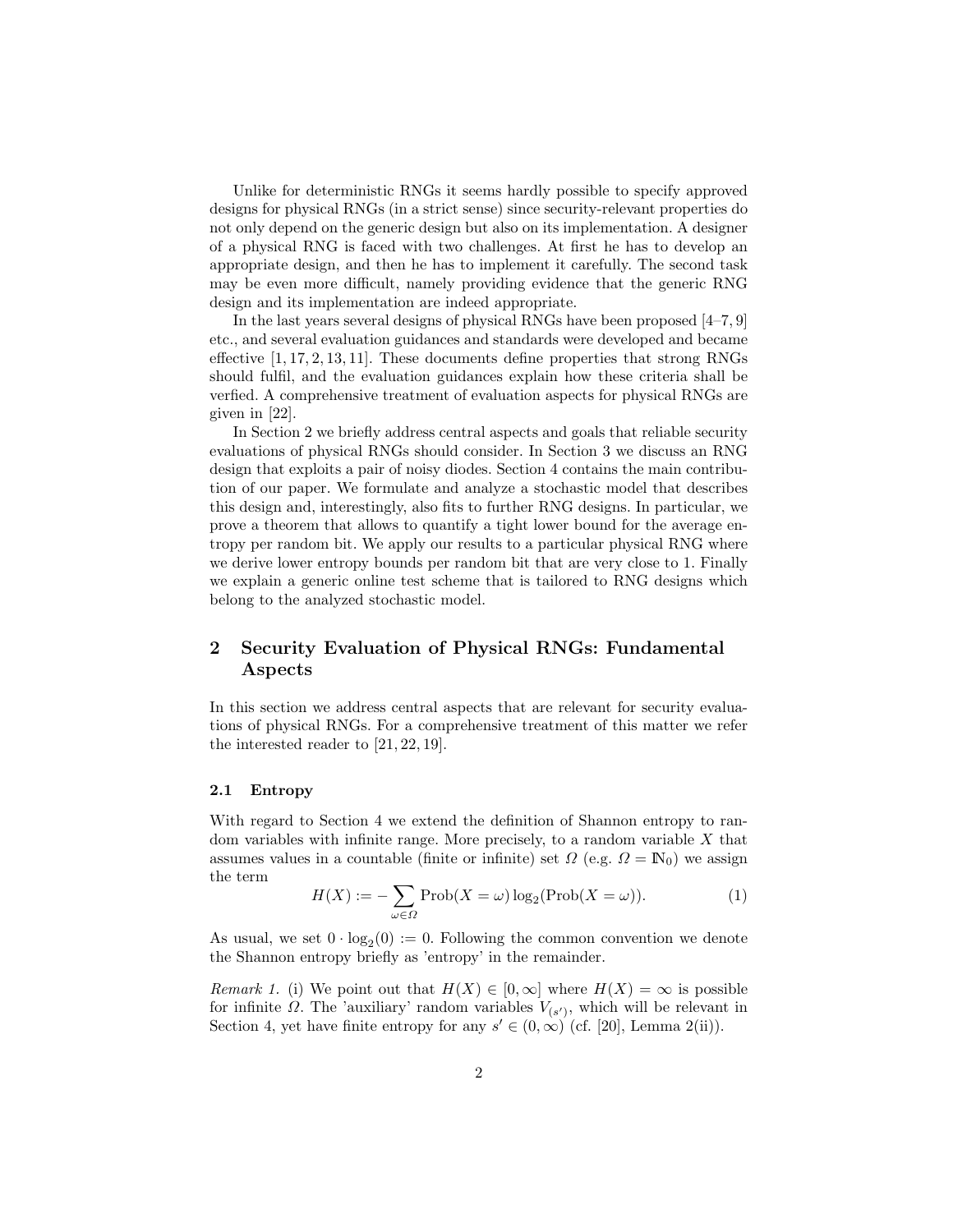(ii) Random numbers that are generated by physical RNGs can usually be modelled by stationary stochastic processes (cf. Sect. 4). At least the internal random numbers (cf. Subsect. 2.2) typically assume values in  $\Omega = \{0, 1\}$ , and for all cases of practical relevance the Shannon entropy per internal random bit should be close to 1. Hence the Shannon entropy provides a sound estimate for the average guessing workload, justifying the use of the Shannon entropy for physical RNGs in place of the more conservative min-entropy. For physical RNGs it is usually much easier to compute the Shannon entropy than the min-entropy (cf. [21], Subsect. 5.2, for a more comprehensive treatment of this matter). We mention that it may be necessary to apply the min-entropy in place of the Shannon entropy in specific guessing problems with very imbalanced probability distributions (cf.  $[15]$ .

#### 2.2 Central Definitions and Goals of a Security Evaluation

The core of a physical RNG is its *noise source*, which usually generates a timecontinuous analog signal that is digitized after uniform time intervals. The digitized values are called das random numbers where 'das' abbreviates digital analog signal. The das-random numbers may be algorithmically postprocessed, giving the so-called internal random numbers. Algorithmic postprocessing may increase the entropy per bit, but only at cost of performance (data compression). If the entropy of the das-random numbers is sufficiently large the algorithmic postprocessing may be saved in favour of higher throughput. Online and tot tests shall detect non-tolerable weaknesses while the RNG is in operation. Upon external request the RNG outputs external random numbers.

The main part of a security evaluation considers the generic design and its implementation. The central goal is to quantify (at least a lower bound for) the entropy per random bit. Unfortunately, entropy cannot be measured as voltage or temperature. Instead, entropy is a property of random variables and not of observed realizations (here: random numbers). In particular, entropy cannot be guaranteed by passing a collection of statistical blackbox tests [14, 16] since typically even weak pseudorandom sequences pass these tests [19, 21, 22]. To quantify entropy one has to study the distribution of the random numbers, or more precisely, the distribution of the underlying random variables.

Definition 1. Random variables are denoted with capital letters. Realizations of these random variables, i.e. values that are assumed by these random variables, are denoted by the respective small letters. For instance, the das random numbers  $r_1, r_2, \ldots$  are interpreted as realizations of random variables  $R_1, R_2, \ldots$ We denote the internal random numbers and the underlying random variables by  $y_1, y_2, \ldots$  and  $Y_1, Y_2, \ldots$ , respectively.

External random numbers are not under control of the RNG designer. Since the external random numbers are usually concatenations of the internal random numbers it is natural to focus on the *conditional entropy* 

$$
H(Y_{n+1} | Y_1 = y_1, \dots, Y_n = y_n)
$$
\n(2)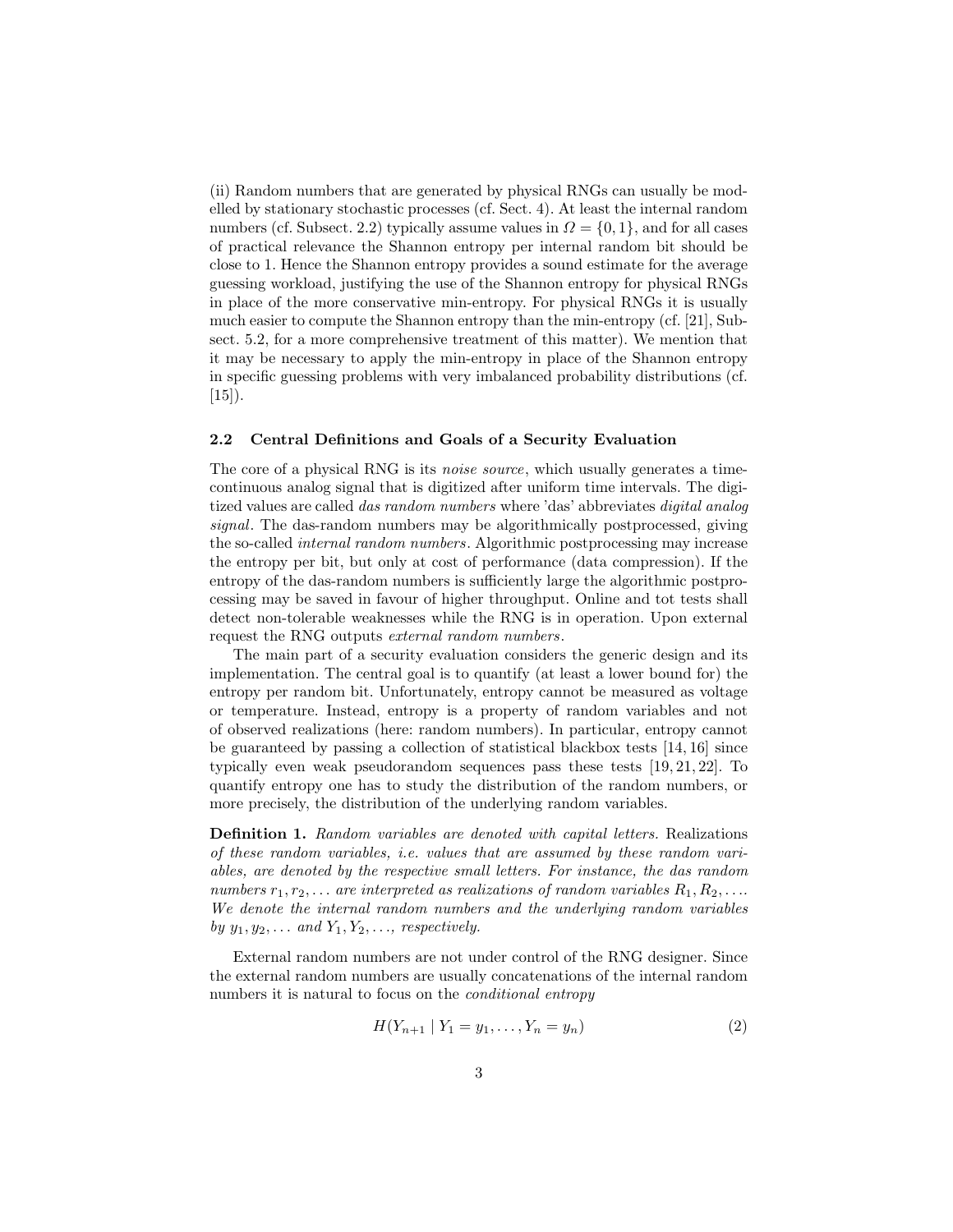which corresponds to the real-life situation that an adversary knows a subsequence  $y_1, y_2, \ldots, y_n$  of internal random numbers, e.g. due to openly transmitted challenges or session keys which the adversary received legitimately.

The random variables  $R_1, R_2, \ldots$  describe the stochastic behaviour of the das random numbers. Their distribution clearly depends on the noise source and the digitization mechanism. Usually, it is not feasible to determine these distributions exactly. At least in a strict sense the exact distribution depends on the characteristics of the components of the particular noise source, and these characteristics may differ to some extent even for RNGs from the same production series. A sound security evaluation of a physical RNG should be based on a stochastic model.

Stochastic Model. Ideally, the stochastic model comprises a family of distributions that contains the true distribution of the internal random numbers. At least, the stochastic model should specify a family of probability distributions that contains the distribution of the das-random numbers or even merely of 'auxiliary' random variables provided that these random variables enable the verification of a lower entropy bound for the internal random numbers. We follow this approach in Sect. 4, for instance.

Example 1. (Repeated tossing of a single coin) Since coins have no memory it is reasonable to assume that the random variables  $R_i$  are independent and binomially  $B(1, p)$ -distributed with unknown parameter  $p \in [0, 1]$ , defining a one-parameter family of probability distributions. Given a particular coin the parameter p can be estimated by tossing the coin a large number of times. Substituting the gained estimate  $\tilde{p}$  into the entropy formula yields an estimate for the entropy. The entropy of the internal random numbers depends on  $p$  and the algorithmic postprocessing (if there is any).

For 'real life' RNGs the stochastic model is usually more complicated than in Example 1, often depending on several parameters. For most RNG designs it is reasonable to assume that the sequence  $R_1, R_2, \ldots$  is stationary (i.e. timeinvariant; Definition 2), at least within time periods that are large compared to the output rate. Drifts of process parameters within the life cycle of the RNG (e.g. due to ageing effects) are not problematic if the distribution remains in the acceptable part of the specified class of distributions. In a first step we are interested in

$$
H(R_{n+1} | R_1 = r_1, \dots, R_n = r_n)
$$
\n(3)

for any history  $r_1, \ldots, r_n$ , or at least in the average conditional entropy

$$
H(R_{n+1} | R_1, \ldots, R_n). \tag{4}
$$

For dependent random variables the calculation of (4) is in general easier than (3). At least if (4) is too small a suitable (data-compressing) postprocessing algorithm should be applied to the das random numbers that increases the average entropy per bit ([22], Sect. 5). (Of course, even if not necessarily needed,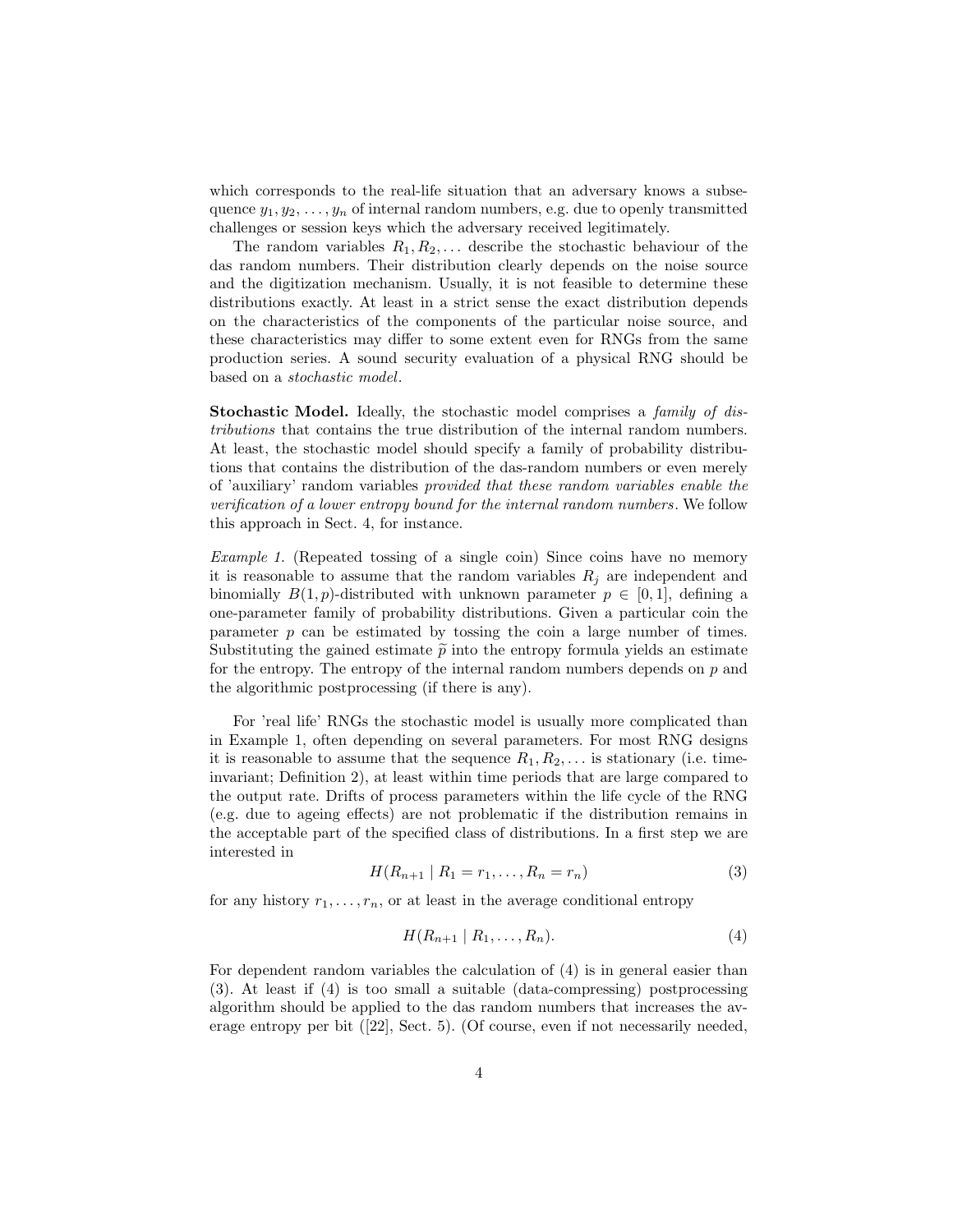a strong cryptographic postprocessing algorithm with memeory may serve as an additional security anchor.)

Due to tolerances of components, ageing effects, a total breakdown of the noise source or (depending on the conditions of use) maybe active attacks the RNG may output considerably weaker random numbers than the RNG prototypes which were investigated in the lab. Online tests and tot tests ('total failure test') shall detect non-tolerable weaknesses while the RNG is in operation. Unfortunately, there do not exist statistical tests that are universally strong for any RNG design. Instead, these tests should be tailored to the stochastic model of the das random numbers. The statistical tests may be supported by physical sensors. The second task of a security evaluation is thus to verify the effectiveness of the online and tot tests and the consequence of noise alarms [18, 19, 22]. We will briefly address relevant aspects in Section 6.

Remark 2. A reasonable stochastic model is the core of any CC (Common Criteria) evaluation with regard to the evaluation guidance AIS 31 [2, 13], which has been effective in Germany since 2001. We point out that besides physical RNGs with cryptographic postprocessing the international ISO norm [11] also permits physical RNGs without cryptographic postprocessing provided that a sound stochastic model confirms that the random numbers have enough entropy and that effective online tests are applied.

## 3 An RNG Design Based on Two Noisy Diodes

Figure 1 illustrates an RNG design that exploits two identical noisy diodes. (E.g.) Zener diodes have a reverse avalanched effect (depending on the diode type 3 - 4 Volt or about 10 V) and generate more than 1 mV noisy voltage with a frequency of about 10 MHz. The outlets of both diodes provide symmetrical input to an operational amplifier that amplifies the difference of the voltages. We point out that, depending on the implementation, the device and the conditions of use, a design with only one noisy diode may be more vulnerable to manipulations by active adversaries, e.g. by external electromagnetic fields. The circuit of the AC coupling, the negative feedback for the operational amplifier, the stabilizing mechanism for the power supply or compensating effects of temperature are omitted in the graphic. The output of the operational amplifier (with very high amplification rate) is fed into a Schmitt trigger. The mean voltage of the amplifier output signal is about the middle of the two threshold values of the Schmitt trigger. Due to the steep edges of the input and usage of the 0-1-upcrossings only the hysteresis effect should be negligible. Moreover, the proposed design only exploits 0-1-crossings. The output signal of the Schmitt trigger consists of zeros ('low') and ones ('high'). The time lengths of these signals is random.

Each 0-1 crossing (up-crossing) within the Schmitt trigger clocks an intermediate flip-flop. This flip-flop inverts the D-input of a second (final) flip-flop, which is latched by a clock after constant time intervals. The number of 0-1 crossings within the  $n<sup>th</sup>$  clock cycle gives the das random number  $r_n$ . Hence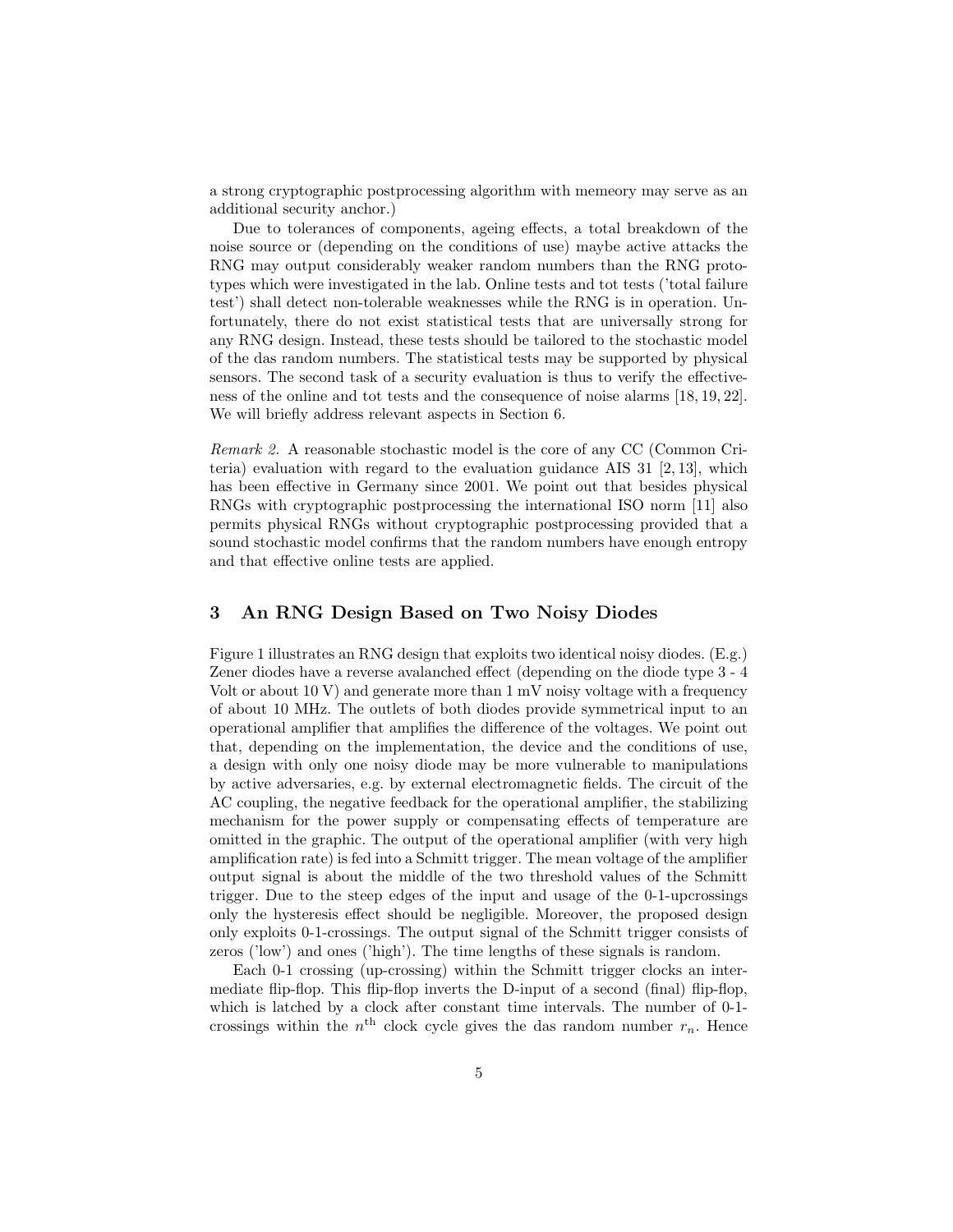$y_{n+1} = y_n \oplus r_{n+1} \pmod{2}$  where  $y_n$  and  $y_{n+1}$  denote the internal random numbers in Step n and  $n+1$ , respectively. (We mention that more efficient algorithmic postprocessing algorithms than the addition (mod 2) may exist but this is outside the scope of this paper.)

Unlike for related designs that exploit both 0-1- and 1-0-crossings it is irrelevant whether the intervals between 0-1- and 1-0-crossings and the intervals between 1-0- and 0-1-crossings are identically distributed. This feature increases robustness at cost of halving the output rate.



Fig. 1. RNG with two noisy diodes: generic design

The uncertainty on the number of switchings of the Schmitt trigger per time interval is crucial for the entropy of the random numbers. Hence the ratio beteen the cycle length of the clock and the average length between two consecutive 0- 1-crossings should not be selected too small. If the distribution of the interval lengths changes considerably, causing a smaller or larger number of switchings within the particular clock cycles, this may have significant influence on the entropy per output bit. Online and tot test should detect such behaviour (cf. Subsect. 6). The tot test may separately check the generation of the noisy voltage for each diode in order to detect a total breakdown or abnormality of the noise.

### 4 Formulation and Analysis of the Stochastic Model

In this section we formulate and analyze a stochastic model for the RNG design discussed in the previous section. Interestingly, the same stochastic model fits to to other RNG designs as well (cf. Remark 3(ii), (iii)). Theorem 1 collects the main results.

In the following we assume that the analogue part of the noise source is in equilibrium state (since a sufficient amount of time has passed since the start of the RNG; a fraction of a second should suffice). We begin with the analysis of the das random numbers  $r_0, r_1, \ldots$  at time  $t = 0$ . The internal random numbers  $y_1, y_2, \ldots$  are latched at equidistant times  $s_1 := s, \ldots, s_j := js, \ldots$  where  $s > 0$ denotes the cycle length of the clock that latches the final flip-flop (cf. Fig. 1).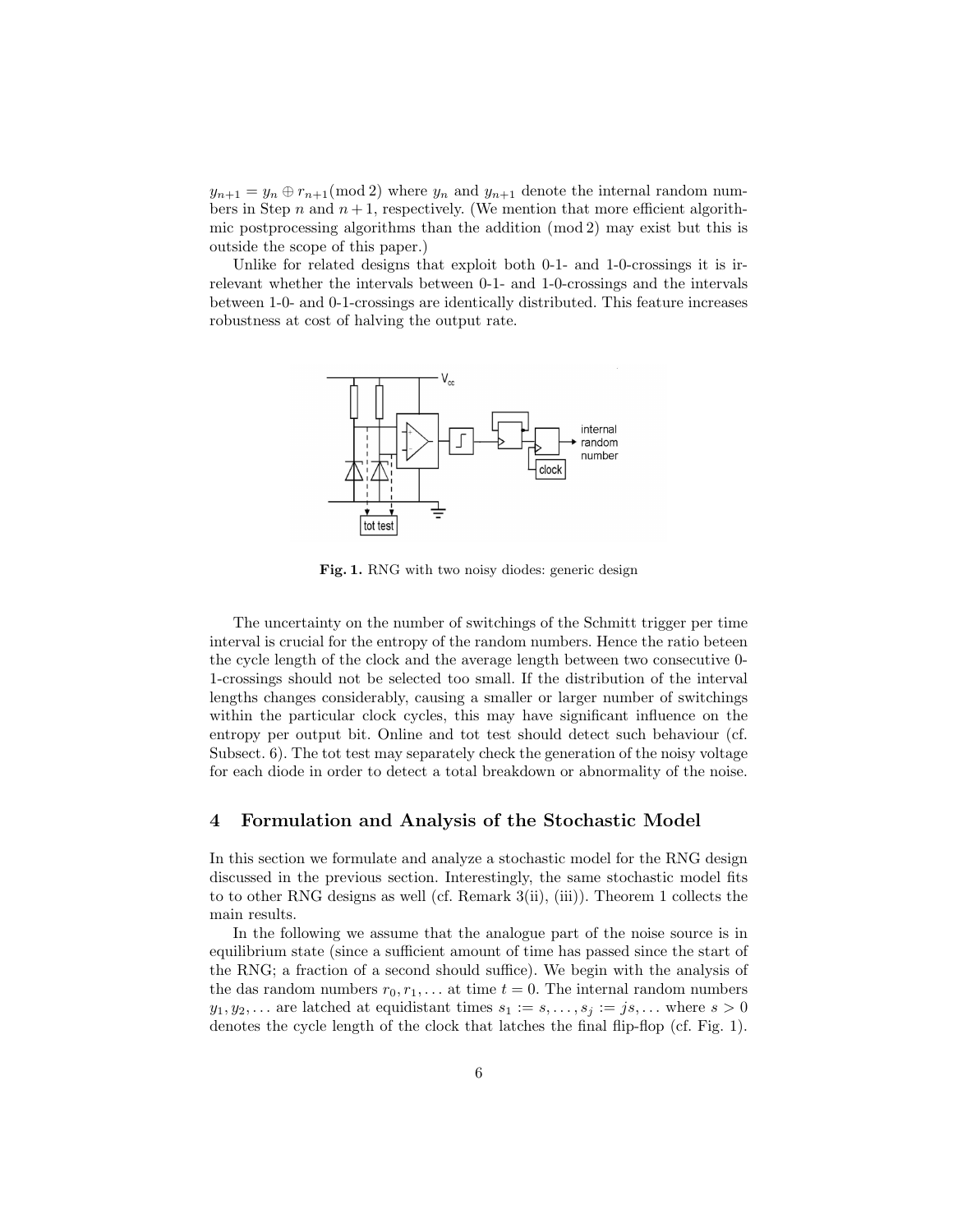Recall that the das random number  $r_n$  denotes the number of 0-1-switchings of the Schmitt trigger within the time interval  $I_n := (s_{n-1}, s_n] = ((n-1)s, ns]$ . Clearly

$$
y_n \equiv y_{n-1} + r_n \equiv y_0 + r_1 + \dots + r_n \pmod{2} \quad \text{for } n \ge 1 \tag{5}
$$

where  $y_0$  denotes the internal random number at time  $t = 0$ . Our goal is to determine a lower bound for

$$
H(R_{n+1} | R_1, \ldots, R_n) \quad \text{and finally for} \quad H(Y_{n+1} | Y_0, Y_1, \ldots, Y_n), \tag{6}
$$

the average conditional entropy per das-random number, resp. the average conditional entropy per internal random number. Recall that the second formula corresponds to the real-world situation where an adversary knows several internal random numbers  $y_0, y_1, y_2, \ldots, y_n$  (cf. Sect. 2). Since the algorithmic postprocessing is very elementary results on the das random numbers can directly be transferred to the internal random numbers.

Definition 2. As usually, iid stands for 'independent and identically distributed'. A sequence of random variables  $X_1, X_2, \ldots$  or  $\ldots, X_{-1}, X_0, X_1, \ldots$  is called (strictly) stationary if for each integer  $r \geq 1$  the distribution of  $(X_{m+1},...,X_{m+r})$  does not depend on the shift parameter m. The generalized variance of the sequence  $X_1, X_2, \ldots$  is defined as

$$
\sigma^{2} = \text{Var}(X_{1}) + 2 \sum_{i=2}^{\infty} E ((X_{1} - \mu)(X_{i} - \mu)).
$$
\n(7)

The sequence  $X_1, X_2, \ldots$  is called q-dependent if the vectors  $(X_a, \ldots, X_b)$  and  $(X_c, \ldots, X_d)$  are independent whenever  $c - b > q$ .

As usually,  $N(\mu, \sigma^2)$  denotes a normal distribution with mean  $\mu$  and variance  $\sigma^2$ . The cumulative distribution function of the standard normal distribution  $N(0, 1)$  is denoted with  $Φ$ , i.e.  $Φ(x) = \int_{-\infty}^{x} e^{-t^2/2} dt/\sqrt{2\pi}$  for  $x \in \mathbb{R}$ .

**Stochastic Model.** We interpret the lengths  $t_1, t_2, \ldots$  of the time intervals between consecutive 0-1-switchings as realizations of a  $q$ -dependent stationary stochastic process  $T_1, T_2, \ldots$  We set  $\mu := E(T_1)$  and  $\sigma_T^2 := \text{Var}(T_1)$  while the generalized variance of  $T_1, T_2, \ldots$  simplifies to

$$
\sigma^2 = \sigma_T^2 + 2\sum_{i=2}^{q+1} E((T_1 - \mu)(T_i - \mu))
$$
\n(8)

We assume  $\sigma_T^2 > 0$  (otherwise the das-random numbers were deterministic),  $E(|T_j|^3) < \infty$  (needed for the proof of Lemma 2(iii); cf. also Remark 3(iii)) and  $Prob(T_1 = 0) = 0.$ 

The term  $z_n$  denotes the index of the first 0-1-switching that follows after time  $s_n = ns$  (i.e., when the clock latches the  $n^{th}$  time) while  $w_n := t_{z_n} - s_n$ . That is,  $w_n$  equals the time span from  $s_n$  to the next 0-1-switching. In particular,  $w_0 + t_1 + \cdots + t_{z_n-1} \leq s_n < w_0 + t_1 + \cdots + t_{z_n}$ . Recall that the stochastic model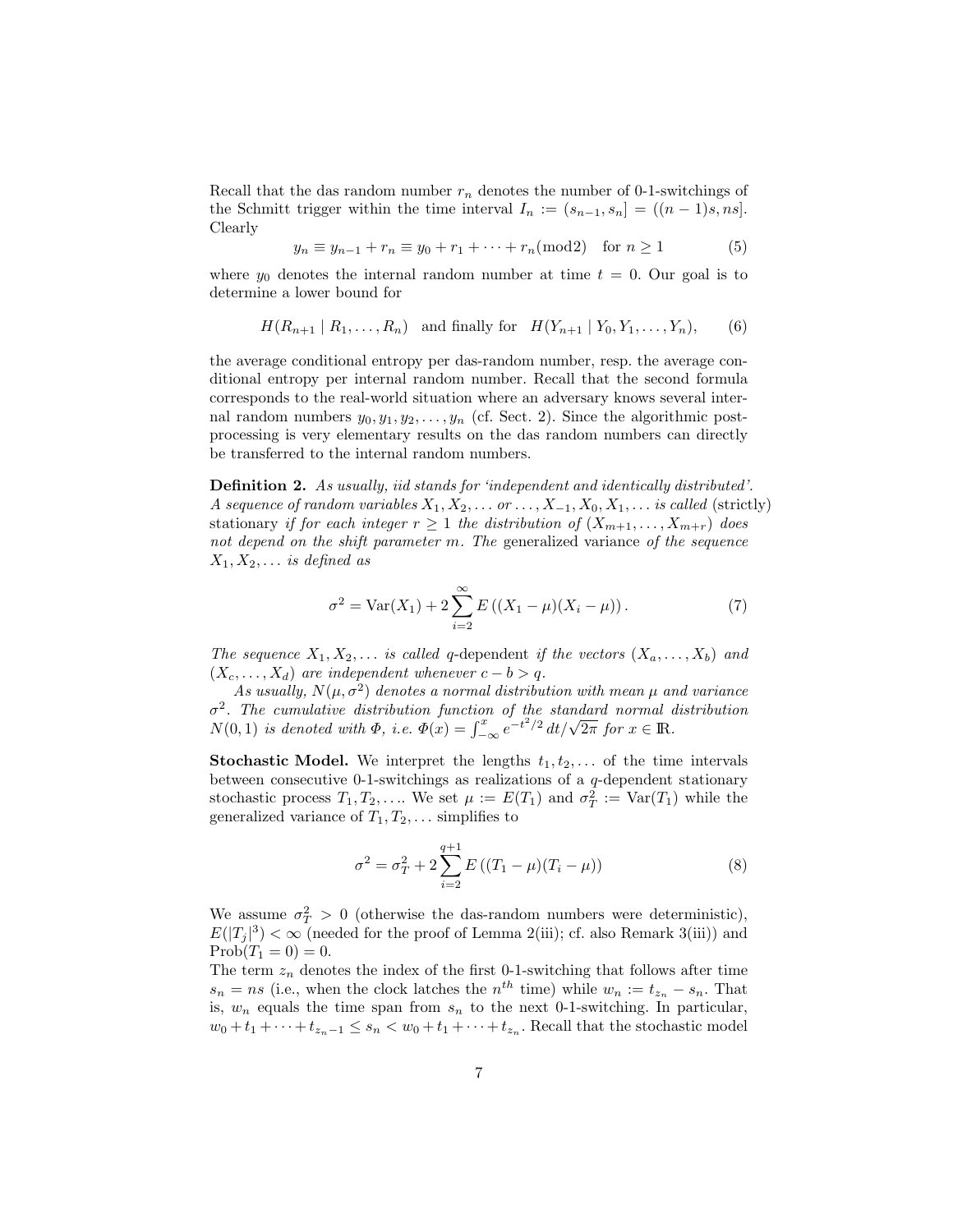of an RNG shall enable to determine (at least a lower bound for) the conditional entropy  $H(Y_{n+1} | Y_0, \ldots, Y_n)$ . This defines our central goal.

More abstract, the corresponding random variables can be described as follows:

$$
T_1, T_2, \dots \quad \text{are stationary} \tag{9}
$$

$$
R_n := Z_n - Z_{n-1} \quad \text{with} \tag{10}
$$

$$
Z_n := \min_{m \in \mathbb{N}} \{ W_0 + T_1 + T_2 + \dots + T_m > s_n \}
$$
 (11)

*Remark 3.* (i) Relations (9) to (11) remain valid if we substitute the two noisy diodes by a single noisy diode.

(ii) We note that (9) to (11) also fits to a RNG design, which was introduced in [23] and later analyzed in [8, 20]. This noise source consists of two independent ring oscillators. To simplify analysis we assumed  $W_0 = 0$  in [20]. Since the ratios  $(s_n - s_{n-1})/\mu$  and thus the das random numbers  $r_1, r_2, \ldots$  were extremely large this simplification had little impact.

(iii) The assumption that the  $T_i$  are q-dependent may be relaxed as long as a version of the central limit theorem for dependent random variables remains valid (cf. Lemma 2(iii)).

(iv) Due to the nature of shot noise one may assume that  $q$  is very small, presumably  $q \leq 1$  (cf. Sect. 5).

(v) In our context s should be selected considerably larger than  $\mu$  so that at least one 0-1-switching should occur in each time interval  $(sn, s(n + 1)]$  with overwhelming probability. Then  $z_n$  equals the index of the first 0-1-switching within this interval.

With regard to Remark 3(i), (ii) it should be profitable to study the system (9) to (11) under general (weak) assumptions as well as for specific conditions on the distribution of the  $T_j$  (e.g., for iid or Markovian  $T_j$ ). Note, however, that although (9) to (11) fit to several RNG designs the distributions of the random variables  $T_1, T_2, \ldots$  and, consequently, the distribution of  $R_1, R_2, \ldots$  and  $Y_1, Y_2, \ldots$  may be very different. Lemma 1 below considers the 'transfer' of the stationarity property.

**Lemma 1.** (Stationarity Lemma) Let  $\dots, T'_{-1}, T'_0, T'_1, \dots$  denote a doubly infinite sequence of stationary random variables with  $\text{Prob}(T'_j \in [0,s)) = 1$  and  $\text{Prob}(T_j' = 0) < 1.$  Assume that the sequence  $\ldots, S'_{-1}, S'_0, S'_1, \ldots$  fulfils  $S'_{j+1}$  $S'_j \equiv T'_{j+1}(\text{mod } s)$  for each integer j. Assume further that  $S'_J$  is uniformly distributed on  $[0, s)$  and independent from the random variables  $\dots, T'_{-1}, T'_0, T'_1, \dots$ for a particular integer J.

(i)  $S'_{j}$  is uniformly distributed on  $[0, s)$  for each integer j, and the random vari $ables \ldots, S'_{-1}, S'_0, S'_1, \ldots$  are stationary.

(ii) For  $j \geq 1$  let  $z_j'$  denote the  $j<sup>th</sup>$  index  $m > 0$  for which  $S'_m < S'_{m-1}$ , and  $W'_j := S'_{z_j}$ . For  $R'_j = Z'_j - Z'_{j-1}$  the random vectors  $(W'_j, R'_j)$  and the random variables  $W'_j$ ,  $R'_j$  and  $Y' := f(R'_j)$  (with  $f: \mathbb{R} \to \mathbb{R}$ ) are stationary.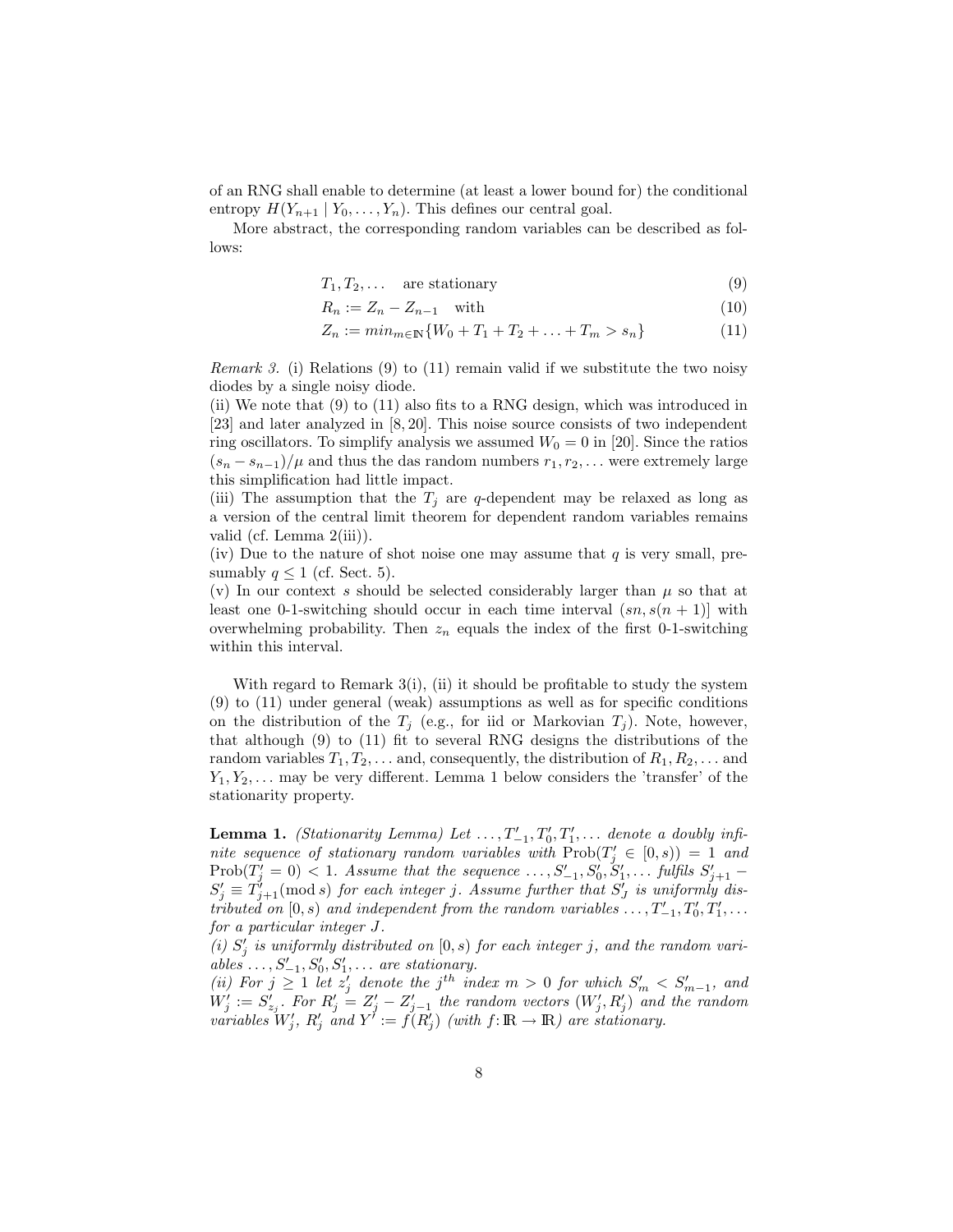*Proof.* For  $k \geq 0$  trivially  $S'_{J+k} \equiv S'_J + T'_{J+1} + \cdots + T'_{J+k} \pmod{s}$ , and the independence of  $S'_{J}$  and  $T'_{J+1} + \cdots + T'_{J+k}$  proves the first assertion of (i). The case  $k < 0$  can be handled analogously. We point out that the sequence  $(S_j S'_{j-1}$  (mod s)  $\equiv T'_{j}(\text{mod } s)$  is stationary. We claim that  $S'_{J+j}$  and  $(T'_{i},...,T'_{k})$ are independent for any triple of integers  $(j, i, k)$  with  $i \leq k$ . Let  $M := \{J +$  $1, \ldots, J + j, i, \ldots, k$  and assume  $j \geq 0$  for the moment. Then  $\text{Prob}(S'_{J+j} \in A \mid$  $T'_{\tau} = t'_{\tau}$  for all  $\tau \in M$ } = Prob $(S'_J + T'_{J+1} + \cdots + T'_{J+j}(\text{mod } s) \in A \mid T'_{\tau} = t'_{\tau}$ <br>for all  $\tau \in M$ } = Prob $(S_J \in (A - t'_{J+1} - \cdots - t'_{J+j})(\text{mod } s))$  = Prob $(S'_J \in A)$ for each Borel subset  $A \subseteq [0, s)$  and any realizations  $t'_{J+1}, \ldots, t'_{J+j}, t'_i, \ldots, t'_k$ since the random variables  $S'_{J}$  and  $(T'_{J+1}, \ldots, T'_{J+j}, T'_{i}, \ldots, T'_{k})$  are independent, and  $S_j$  is uniformly distributed on  $[0, s)$ . This proves the claim for  $j \geq 0$ . For  $j \leq 0$  we have  $S'_J \equiv S'_{J+j} + T_{J+j+1} + \cdots + T'_J \pmod{s}$ , and the claim can be shown analogously. Let  $k$  and  $j$  be fixed for the moment. By the preceding  $Prob(S'_{j+1}, (T'_{j+2}, \ldots, T'_{j+k}) \in A \times B) = Prob(S'_{j+1} \in A) Prob(T'_{j+2}, \ldots, T'_{j+k} \in A)$  $B) = \text{Prob}(S_1' \in A) \text{Prob}(T_2', \ldots, T_k' \in B) = \text{Prob}(S_1', (T_2', \ldots, T_k') \in A \times B)$ for any Borel subsets  $A \subseteq [0, s)$  and  $B \subseteq [0, s)^{k-1}$ . Hence  $(S'_1, T'_2, \ldots, T'_k)$ and  $(S'_{j+1}, T'_{j+2}, \ldots, T'_{j+k})$  are identically distributed. Let the diffeomeorphism  $\chi_k: [0, s)^k \to [0, s)^k$  be given by  $\chi(x_1, \ldots, x_k) := (x_1, x_1 + x_2 \pmod{s}, \ldots, x_1 + x_k \pmod{s})$  $\cdots + x_k \pmod{s}$ . Since  $(S'_{j+1}, S'_{j+2}, \ldots, S'_{j+k}) = \chi_k(S'_{j+1}, T'_{j+2}, \ldots, T'_{j+k})$ , the random vectors  $(S'_1, S'_2, \ldots, S'_k)$  and  $(S'_{j+1}, S'_{j+2}, \ldots, S'_{j+k})$  are identically distributed. Since  $j$  and  $k$  were arbitrary, this completes the proof of (i). Let  $j_1 > 0$  denote the smallest index for which  $S'_{j_1} < S'_{j_1-1}$ . Divide the random variables  $\ldots, S'_{-1}, S'_0, S'_1, \ldots$  into increasing subsequences  $\ldots, (\ldots, S'_{j_1-1}),$  $(S'_{j_1},...,S'_{j_2-1}), (S'_{j_2},...)$ , ..., such that  $S'_{j_m-1} > S'_{j_m}$ . (As Prob $(T''_j = 0) < 1$ these subsequences are finite with probability 1.) Alternatively, these subsequences can be described by the sequence  $(W'_j, R'_j)_{j\in Z}$  (and index j<sub>0</sub>). For any  $k \geq 1$ , integers  $r_1, \ldots, r_k \geq 1$  and subsets  $A_1, \ldots, A_k \subseteq [0, s)$  the probability Prob( $(W'_{1+\tau}, R'_{1+\tau}) \in A_1 \times \{r_1\}, \ldots, (W'_{k+\tau}, R'_{k+\tau}) \in A_k \times \{r_k\}$ ) depends on the distribution of the  $r := (r_1 + \cdots + r_k + 2)$ -tuple  $(S'_{j_1-1}, \ldots, S'_{j_1+r-2})$ . Since the sequence  $\dots, (S'_1, \dots, S'_r), (S'_2, \dots, S'_{r+1}), \dots$  is stationary the above probability is independent of  $\tau$ . This proves the stationarity of  $(W'_j, R'_j)_{j\in Z}$ . The random variables  $W'_j$ ,  $R'_j$  and  $Y'_j$  are functions of  $(W'_j, R'_j)$ , which completes the proof of (ii).

**Assumption 1.** Unlike  $\text{Prob}(T'_j \geq s)$  in Lemma 1 the probability  $\text{Prob}(T_j \geq s)$ s) may be not 0 but negligible if  $\mu \ll s$ . It is reasonable to assume that for 'large' indices j the term  $T_1 + \cdots + T_j \pmod{s}$  is uniformly distributed on  $[0, s)$  $(\rightarrow$  uniformity assumption on  $S'_{j}$ ), and that  $T_{1}, T_{2}, \ldots$  may be assumed to be stationary. Note that the intervals between the 0-1 switchings from the start of the RNG to time  $t = 0$  can be described by random variables  $T_i$  with negative indices. The assumptions on the  $T_j$  seem to be natural and very mild, and with regard to Lemma 1 (and its proof) we assume in the following that besides the  $T_j$  also  $(R_j)_{j \in \mathbb{N}}$ ,  $(W_j)_{j \in \mathbb{N}}$  of  $(R_j \text{ (mod 2)})_{j \in \mathbb{N}}$  and finally  $(Y_j)_{j \in \mathbb{N}}$  are stationary.

**Definition 3.** The cumulative distribution functions of the random variables  $T_i$ and  $W_n$  are denoted by  $G_T(\cdot)$  and  $G_W(\cdot)$ . For  $u \in (0,\infty)$  the random variable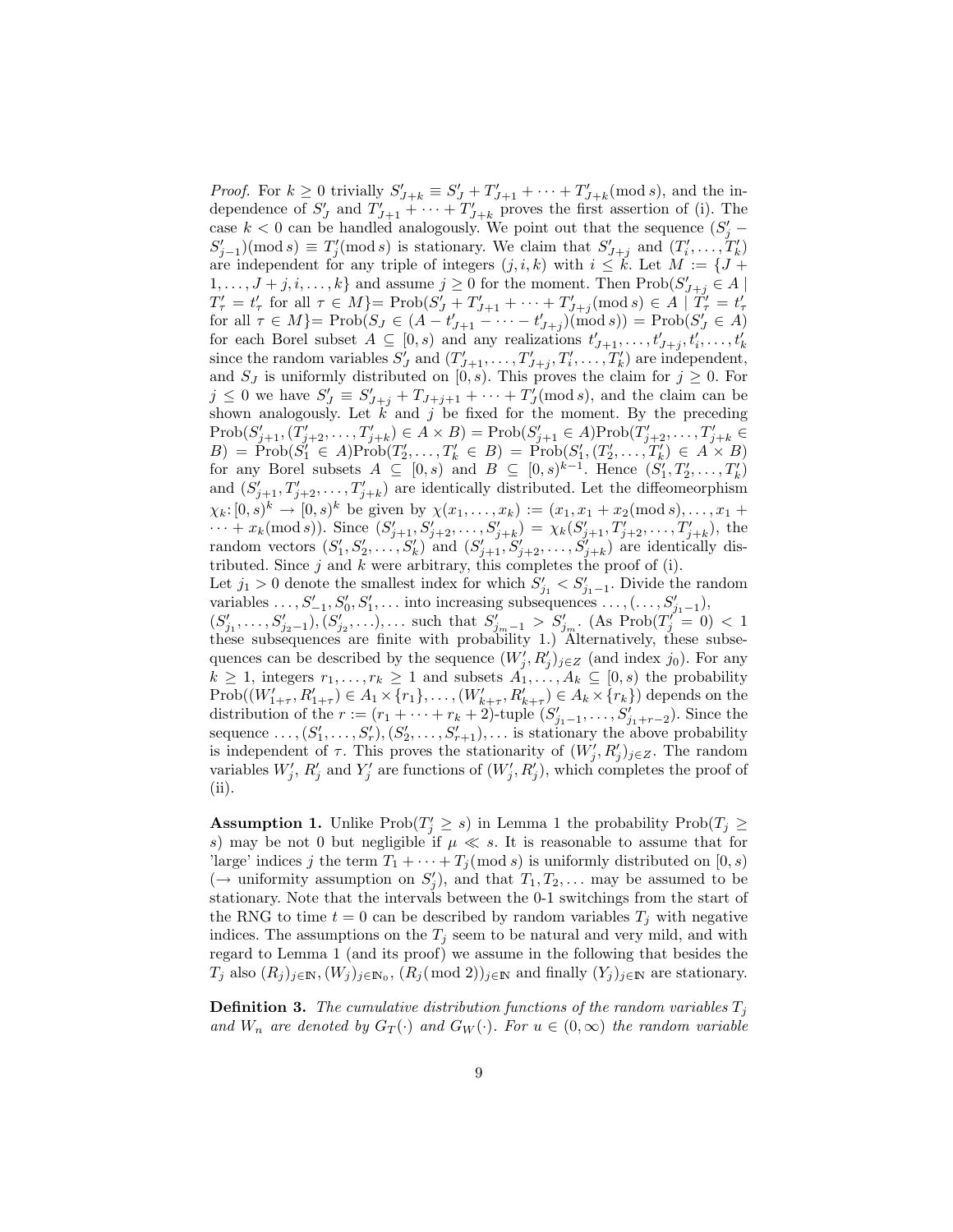$V_{(u)} := \inf \left\{ \tau \in \mathbb{N} \mid \sum_{j=1}^{\tau+1} T_j > u \right\} = \sup \left\{ \tau \in \mathbb{N} \mid \sum_{j=1}^{\tau} T_j \leq u \right\}$  quantifies the number of 0-1-switchings in the interval [0, u] if  $W_0 \equiv 0$ .

Lemma 2 collects some useful properties that will be needed later. Note that (12) formally confirms the intuition that the knowledge of more random numbers should not weaken the adversary's position. We point out that (12) might become false without the stationarity property, namely when  $R_n$  (for what reasons ever!) is easier to guess than  $R_{n+1}$ .

#### Lemma 2.

(i) 
$$
H(R_n | R_0, R_1, ..., R_{n-1}) \ge H(R_{n+1} | R_0, R_1, ..., R_n)
$$
 and (12)  
 $H(Y_n | Y_0, Y_1, ..., Y_{n-1}) \ge H(Y_{n+1} | Y_0, Y_1, ..., Y_n)$  for all  $n \in \mathbb{N}$ .

In particular,  $\lim_{n\to\infty} H(R_{n+1} | R_1,\ldots,R_n)$  and  $\lim_{n\to\infty} H(Y_{n+1} | Y_1,\ldots,Y_n)$ exist.

(ii) For 
$$
k \geq 1
$$
 we have

$$
\text{Prob}(V_{(u)} = k) = \text{Prob}(T_1 + \dots + T_k \le u) - \text{Prob}(T_1 + \dots + T_{k+1} \le u). \tag{13}
$$

Further,

$$
Prob(V_{(u)} = 0) = 1 - Prob(T_1 \le u), Prob(V_{(u)} = \infty) = 0 \text{ and } (14)
$$
  
H(V\_{(u)}) < \infty. (15)

(iii) The distributions of the random variables  $(\sum_{j=1}^{k} T_j - k\mu)/(\sum_{j=1}^{k} T_j - k\mu)$ √  $k\sigma$ ) tend to the standard normal distribution as k tends to infinity. In particular,

$$
\text{Prob}\left(\frac{T_1 + \dots + T_k - k\mu}{\sqrt{k}\sigma} \le x\right) \longrightarrow_{k \to \infty} \Phi(x). \tag{16}
$$

for each  $x \in \mathbb{R}$ .

If the random variables  $T_1, T_2, \ldots$  are iid the condition  $E(|T_j|^3) < \infty$  may be dropped, and in particular  $\sigma^2 = \sigma_T^2$ (iv) Let  $u = v\mu$  with  $v >> 1$ . Then

$$
\text{Prob}\left(V_{(v\mu)} = k\right) \approx \Phi\left(\frac{v - k}{\sqrt{k}} \cdot \frac{\mu}{\sigma}\right) - \Phi\left(\frac{v - (k+1)}{\sqrt{k+1}} \cdot \frac{\mu}{\sigma}\right) \quad \text{for } k \ge 1 \tag{17}
$$

$$
\text{Prob}\left(V_{(v\mu)}=0\right) \approx 1 - \Phi\left((v-1)\frac{\mu}{\sigma}\right). \tag{18}
$$

The distribution of the random variable  $V_{(\nu\mu)}$  (or more precisely, its approximation given by (17) and (18)) depends only on the ratios  $\mu/\sigma$  and  $u/\mu = v$  but not on the absolute values of the parameters  $\mu, \sigma^2, u = v\mu$ . The mass of  $V_{(v\mu)}$ is essentially concentrated on those k's with  $k \approx v$ . Unless k is very small the interval

$$
J_k := \left[ \frac{v - (k+1)}{\sqrt{k+1}} \cdot \frac{\mu}{\sigma}, \frac{v - k}{\sqrt{k}} \cdot \frac{\mu}{\sigma} \right] \quad \text{has length } \approx \frac{\mu}{\sigma} \cdot \frac{v + k}{2k^{3/2}} \tag{19}
$$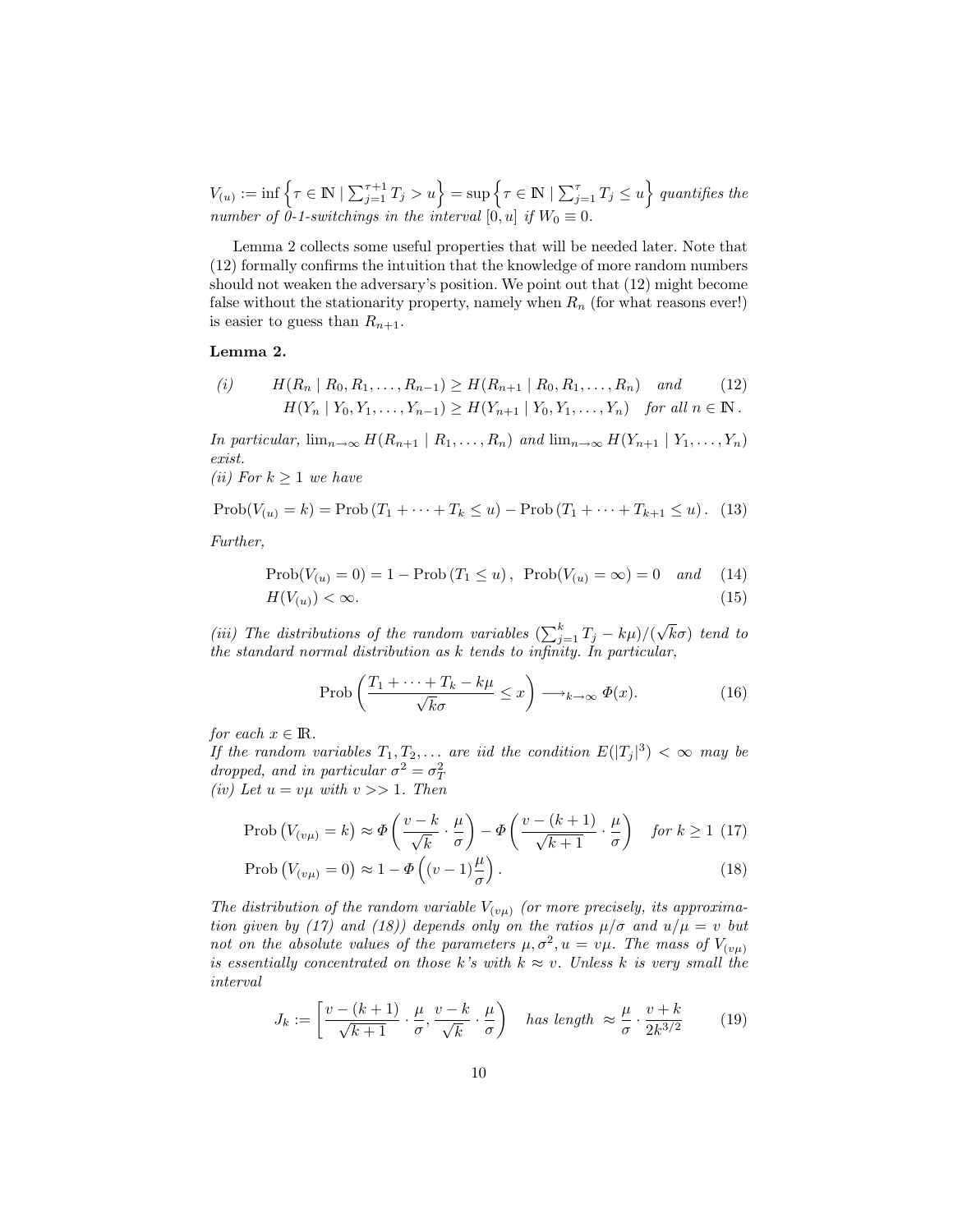(v) (iid case) If the random variables  $T_1, T_2, \ldots$  are iid then

$$
\text{Prob}(W_n \le x) = \frac{1}{\mu} \int_0^x (1 - G_T(u)) \ du =: G_W(x). \tag{20}
$$

for any distribution of  $W_1$ . (Note that if  $\text{Prob}(W_n \leq x)$ ' is substituted by  $\lim_{n\to\infty}$ Prob $(W_n\leq x)$  assertion (20) remains valid even if the sequence  $(W_n)_{n\in\mathbb{N}_0}$ is not stationary.) If  $G_T(\cdot)$  is continuous (or equivalently, if  $\text{Prob}(T_1 = y) = 0$ for all  $y \in [0, \infty)$ ) then  $G_W(\cdot)$  has density  $g(x) := (1 - G_T(x))/\mu$ .

*Proof.* By Assumption 1 the random variables  $R_j$  and  $Y_j$  are stationary. Hence, (e.g.)

$$
H(Y_n | Y_1, \ldots, Y_{n-1}) = H(Y_{n+1} | Y_2, \ldots, Y_n) \ge H(Y_{n+1} | Y_1, \ldots, Y_n),
$$

and since entropy is non-negative this verifies (i). Assertions (ii), (iii) and the first assertions of (iv) follow from Lemma 1 and Lemma 2(ii) in [20]. We merely mention that (iii) applies a version of the Central Limit Theorem for dependent random variables that was proved in [12]. The remaining assertions in  $(iv)$  demand dom variables that was proved in [12]. The remaining assertions in (iv) demand<br>elementary but careful computations. (Note that  $(\sqrt{k+1}-\sqrt{k})(\sqrt{k+1}+\sqrt{k})$ elementary but careful computations. (Note that  $(\sqrt{\kappa} + 1 - \sqrt{\kappa})(\sqrt{\kappa} + 1 + \sqrt{\kappa}) = 1$  and  $\sqrt{k} \approx \sqrt{k+1}$ .) The remark in brackets and (20) were shown in [10] (4.10), and the last assertion of (v) follows by differentiation.

Under mild regularity assumptions on the  $T_1, T_2, \ldots$  plausible heuristic arguments indicate that

$$
H(Y_{n+1} | Y_1, \dots, Y_n) \ge \min\{H(V_{(s-u)}(\text{mod}2)) | u \in [0, \mu + a\sigma)\} G_W(\mu + a\sigma).
$$
\n(21)

even for moderate parameter  $a > 0$ . We point out that for  $n = 0$  or if the  $T_j$  are iid (21) is valid for any  $a \geq 0$ . Due to the lack of space we omit details. Theorem 1 collects the main results of this paper. Theorem 1 focuses on the entropy of the internal random numbers. Cancelling the term  $\Gamma$ (mod 2)' in (21), (24), (25) and (26) yields entropy estimates for the das random numbers. Equation (29) can be used to compute the autocovariance function and the autocorrelation function of the random variables  $R_1, R_2, \ldots$ 

#### Theorem 1.  $(i)$

$$
\text{Prob}(R_{n+1} = k) \approx \int_0^s \text{Prob}(V_{(s-u)} = k-1) G_W(du) \text{ for } k \in \mathbb{N}_0
$$
 (22)

$$
\text{Prob}(R_{n+1}(\text{mod }2)) \approx \int_0^s \text{Prob}(V_{(s-u)} \equiv k - 1(\text{mod }2)) G_W(du) \text{ for } k \in \{0, 1\} (23)
$$
  

$$
H(R_{n+1}(\text{mod }2)) \ge H(R_{n+1}(\text{mod }2) \mid W_n) \approx \int_0^s H(V_{(s-u)}(\text{mod }2)) G_W(du) (24)
$$

with equality for iid random variables  $T_j$ . (ii) Substituting the integrands in (22) to (24) by  $\text{Prob}(V_{(s-u)} = k-1 \mid W_0 = u)$ ,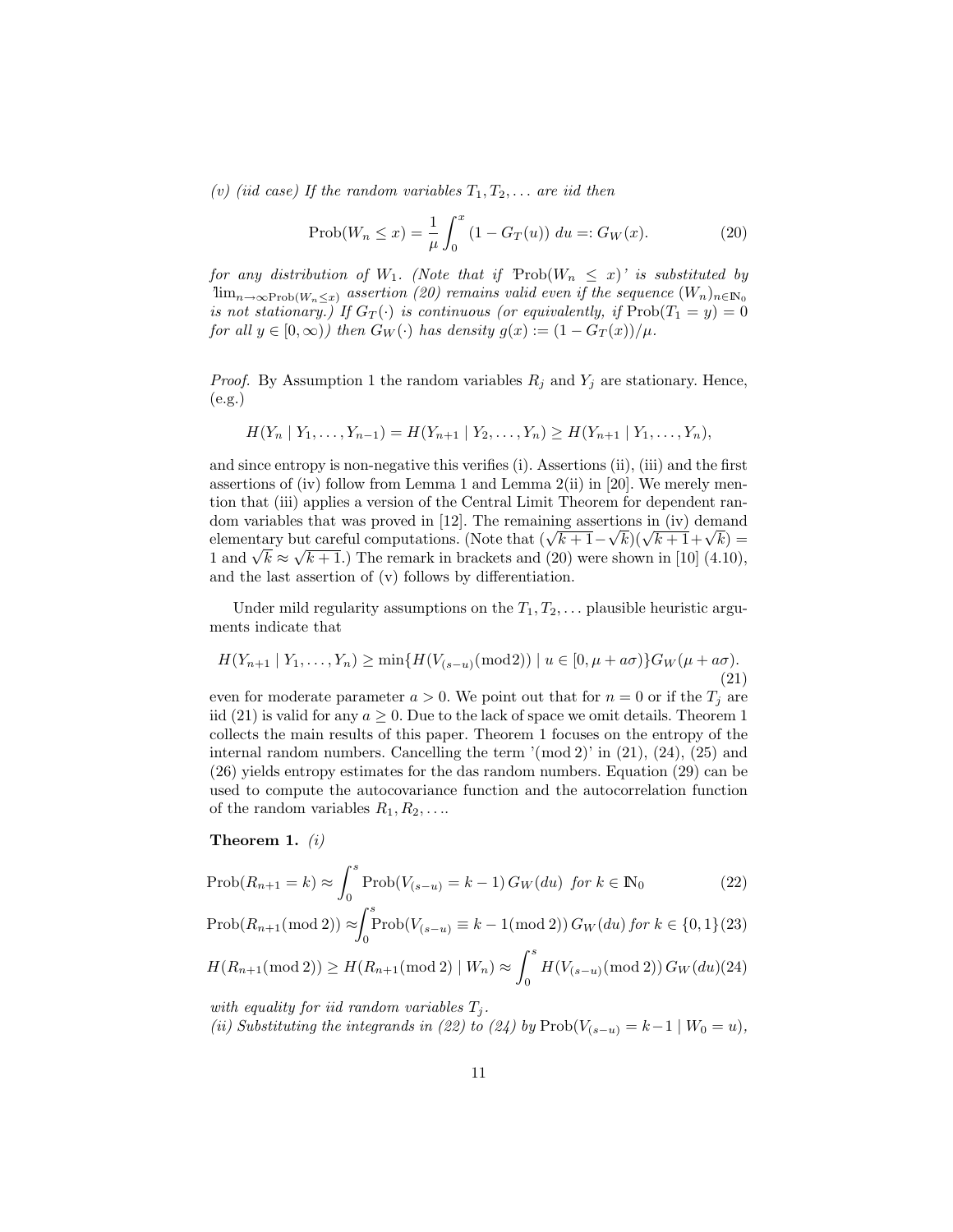$Prob(V_{(s-u)} \equiv k-1 \pmod{2} \mid W_0 = u)$ , and  $H(V_{(s-u)} \pmod{2} \mid W_0 = u)$ , resp., provides equality also for the general case. For dependent  $T_j$  these conditional terms implicitly define conditions on the random variables  $T_1, T_2, \ldots$  and thus on  $V_{(s-u)}$ .

(iii) (iid case) If the sequence  $T_1, T_2, \ldots$  is iid

$$
H(Y_{n+1} | Y_0, ..., Y_n) \ge \int_0^s H(V_{(s-u)}(\text{mod } 2)) G_W(du) \text{ for all } n \in \mathbb{N}. \tag{25}
$$

If  $G_T(\cdot)$  is continuous the right-hand side of (25) reads

$$
\int_0^s H(V_{(s-u)}(\text{mod } 2)) \frac{1}{\mu} (1 - G_T(u)) du.
$$
 (26)

$$
(iv) E((R_1 + \dots + R_j)^k) = \int_0^{js} E((V_{(js-u)} + 1)^k | W_0 = u) G_W(du)
$$
 (27)

$$
\approx \int_0^{js} E((V_{(js-u)} + 1)^k) G_W(du) \text{ for each } k \in \mathbb{N} (28)
$$

with equality for iid random variables  $T_j$ . The stationarity of the  $R_j$  implies

$$
E((R_1 + \ldots + R_j)^2) = jE(R_1^2) + 2\sum_{i=2}^j (j+1-i)E(R_1R_i)
$$
 (29)

*Proof.* By stationarity  $(R_{n+1} | W_n = u)$  is distributed as  $(V_{(s-w_n)} + 1 | W_0 = u)$ , and thus  $(R_{n+1} \text{ (mod 2)} | W_n = u)$  as  $(V_{(s-w_n)} + 1 \text{ (mod 2)} | W_0 = u)$ . Formulae (22) to (24) and (ii) follow immediately from the stationarity of the random variables  $R_1, R_2, \ldots$  and  $W_1, W_2, \ldots$  Within this proof  $\nu_n$  and  $\nu_{n|y_0,\ldots,y_n}$  denote the distribution of  $W_n$ , resp. of the conditional random variable  $(W_n \mid Y_0 =$  $y_0, \ldots, Y_n = y_n$ . In this notation

$$
H(Y_{n+1} | Y_0 = y_0, ..., Y_n = y_n) \ge H(Y_{n+1} | Y_0 = y_0, ..., Y_n = y_n, W_n)
$$
 (30)  
=  $\int_0^\infty H(Y_{n+1} | Y_j = y_j, j \le n; W_n = u) \nu_{n|y_0,...,y_n}(du)$ 

If the  $T_j$  are iid for all  $n \in \mathbb{N}$  the vector  $(T_{z_n+1}, T_{z_{n+1}+2}, \ldots)$  is distributed as  $(T_1, T_2, \ldots)$ , regardless of u and the history  $y_0, \ldots, y_n$ . In particular, since  $H(Y_{n+1} | \cdot) = H(Y_{n+1} - Y_n \pmod{2} | \cdot) = H(R_{n+1} \pmod{2} | \cdot)$  the integrand of the right-hand side of (30) only depends on u. More precisely, for any  $y_0, \ldots, y_n$ the integrand equals  $H(V_{(s-u)} + 1 \text{ (mod 2)}) = H(V_{(s-u)} \text{ (mod 2)})$ . Altogether

$$
H(Y_{n+1} | Y_0, ..., Y_n, W_n)
$$
  
= 
$$
\sum_{y_0, ..., y_n \in \{0, 1\}} \text{Prob}(Y_0 = y_0, ..., Y_n = y_n) \int_0^\infty H(V_{(s-u)}(\text{mod } 2)) \nu_{n|y_1, ..., y_n}(du)
$$
  
= 
$$
\int_0^\infty H(V_{(s-u)}(\text{mod } 2)) \nu_n(du) = \int_0^s H(V_{(s-u)}(\text{mod } 2)) G_W(du)
$$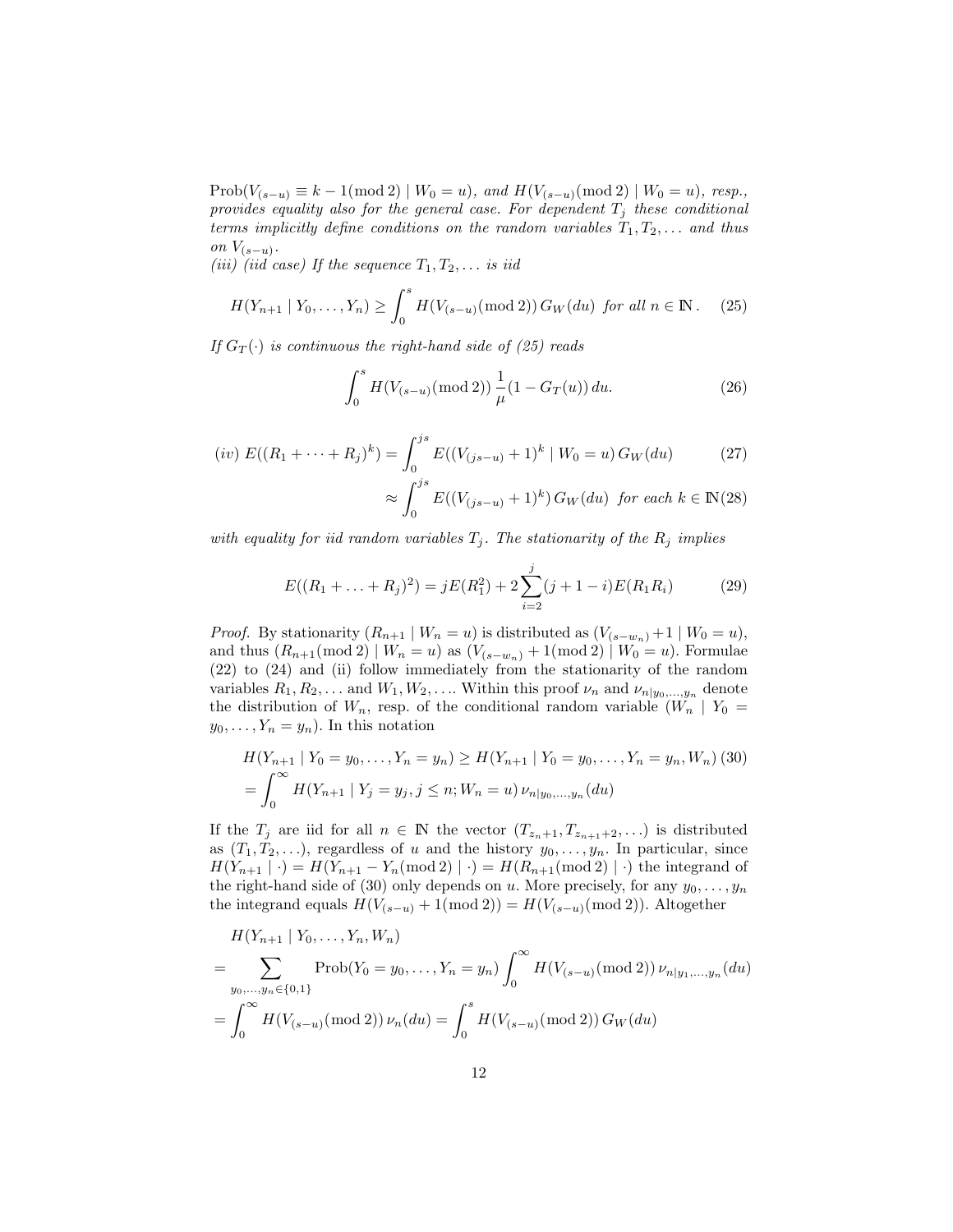in the iid case. The last equation follows from the fact that  $Prob(W_{n+1} > s) =$  $1-G_W(s) \approx 0$  since  $s >> \mu$ . This proves (25), and (26) follows immediately from Lemma 2(v). The sum  $R_1 + \cdots + R_n = Z_n - Z_0$  is distributed as  $V_{(ns-W_0)} + 1$ , which proves (27). For iid  $T_j$  the history (expressed by  $W_0$ ) is irrelevant, yielding (28). The stationarity of the  $T_i$  finally yields (29).

*Remark 4.* (i) (robustness) Formulae  $(24)$ ,  $(25)$  and  $(26)$  (with and without  $\Gamma(\text{mod }2)$ ) provide entropy estimators for the das random numbers and the internal random numbers that seem to be robust against at least moderate deviations of the distribution of the random variables  $T_1, T_2, \ldots$  In fact, by (17) and (18) the entropy  $H(V_{(s-u)})$  essentially depends on the ratios  $(s-u)/\mu$  and  $\mu/\sigma$ . The density  $(1 - G_T(\cdot))/\mu$  in (26) is monotonically decreasing, which additionally supports robustness.

(ii) (approximation errors) Theorem 1 tacitly applies the normal approximations (17) and (18). For large ratios  $s/\mu$  this should not cause serious problems unless very small 'entropy defects'  $\epsilon := 1 - H(Y_{n+1} | Y_1, \ldots, Y_n)$  shall be verified (cf. Sect. 5); for small ratios  $s/\mu$  one should be careful anyway. The convergence rate of the central limit theorem and thus the meaning of 'small' depends on the distribution of the random variables  $T_1, T_2, \ldots$  Fortunately, for the conditional entropy  $H(Y_{n+1} | Y_1, \ldots, Y_n)$  the sum  $\sum_{k=0 \pmod{2}} \text{Prob}(V_{(s-u)} = k)$  is relevant so that one may expect that approximation errors in Lemma  $2(iv)$  cancel out each other to a large extent.

To be on the safe side (especially for very small  $\epsilon$ ) one may study the approximation errors in (17) and / or in  $H(V_{(s-u)}(\text{mod } 2))$  for the relevant distribution. For this purpose stochastic simulations may be applied where pseudorandom numbers  $t_i$  are generated according to the distribution of the random variables  $T_1, T_2, \ldots$  A similar approach can be followed with experimental data from measurements (cf. (iii)). If the  $T_i$  are independent one may operate with Fourier transforms. Concerning (17) it seems to be reasonable to concentrate on integers k in a vicinity of  $s/\mu$ , resp. for  $(s-u)/\mu$  with small u.

(iii) Theorem 1 considers the stationary distribution of the random variables  $W_i$ but it can also be adjusted to experimental data in a straight-forward way. To apply  $(22)$ ,  $(23)$ ,  $(24)$ ,  $(25)$  and  $(28)$  one uses a sequence of measured time spans  $t_1, t_2, \ldots$  between consecutive 0-1-crossings to obtain an empirical distribution for the stationary distribution of  $W_1, W_2, \ldots$  (tacitly assuming ergodicity). The formulae are then applied with this empirical distribution in place of  $G_W$ . For Theorem 1(ii) and (27) (relevant for dependent  $T_j$ 's) the procedure is similar but more costly since only subsequences of  $t_1, t_2, \ldots$  can be used to obtain the conditional distributions  $\left(\cdot \mid u\right)$ . Of course, in this empirical approach statistical deviations add to the approximation errors mentioned in (ii).

Remark 5. In [4] a design of a physical RNG is investigated that also exploits the switchings of a comparator. The amplified noise is also modelled as a stationary stochastic process, and the autocorrelation function of the random numbers are computed. We mention that unlike the present paper reference [4] yet considers idealized assumptions (Gaussian white noise etc.), which clearly simplify analysis. [4] exploits the number of comparator switchings within fixed time periods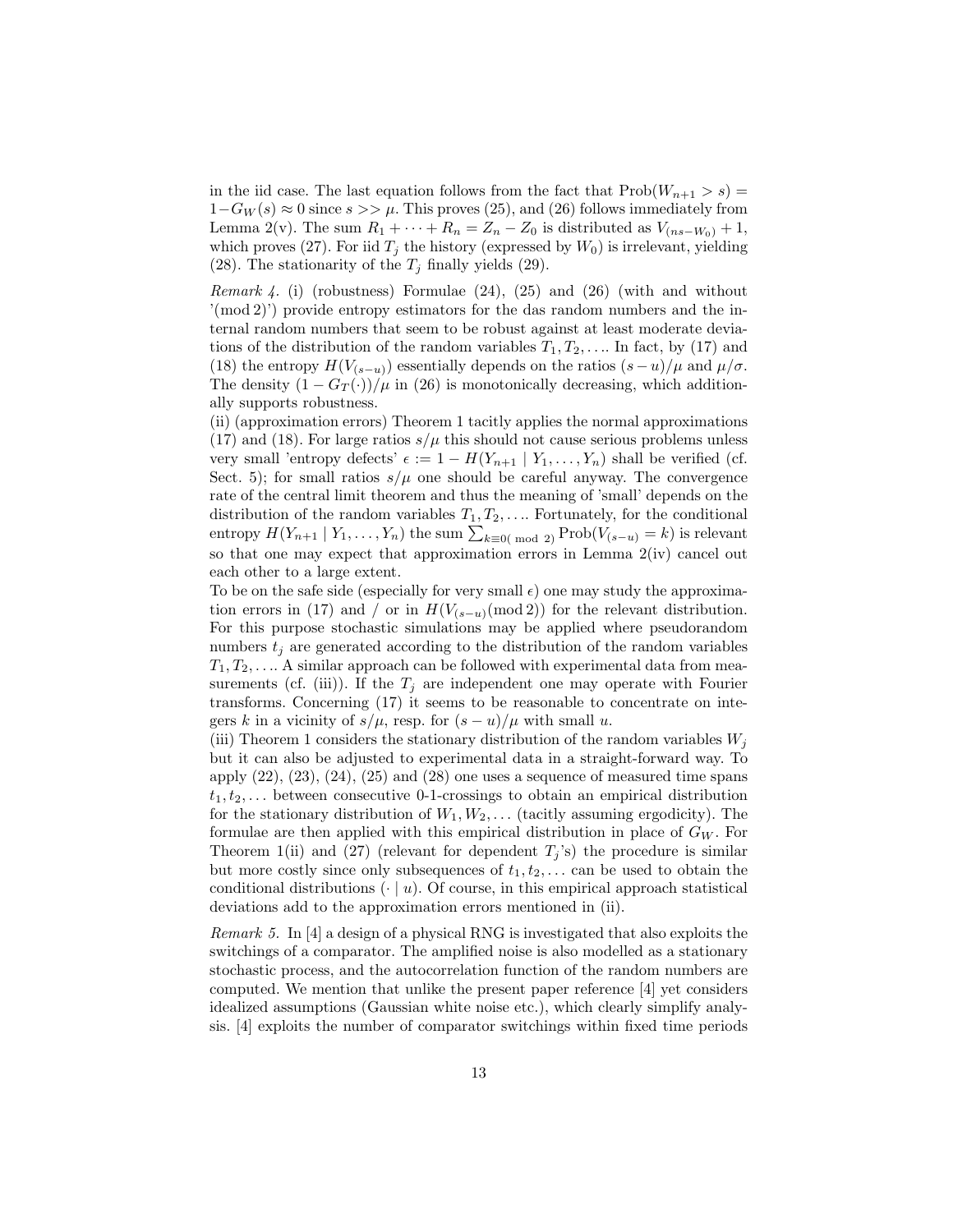for an online test (cf. Sect. 6). For an introduction into the field of stationary stochastic processes we refer the interested reader e.g. to [24].

## 5 Practical Experiments

As pointed out in Remark 3 relations (9) to (11) fit to various RNG designs. The distribution of the random variables  $T_j$  and thus of  $R_j$  and  $Y_j$  depend on the particular design but also on the concrete implementation. To get 'real' das random numbers we performed measurements on a prototype of a particular physical RNG (cf. Fig. 2 and Acknowledgement) for which the design left from the first flip-flop coincides with the generic design discussed in Section 3.



Fig. 2. RNG prototype used for measurements

Maximum-Likelihood tests indicate that the one-dimensional empirical distribution of the times between consecutive 0-1-crossings can be well approximated by a Gamma distribution with shape parameter 3.0949 and rate 0.0240. In Fig. 3 the circles show the percentiles of the empirical distribution, and the curve shows the percentile of Gamma distribution with the indicated parameters.

We applied Theorem 1 (more precisely, (25) and (28) and (29)) to a set of  $\approx 620000$  measured time spans  $t_1, t_2, \ldots$  between consecutive 0-1-crossings to obtain Table 1 (cf. Remark 4(iii)). We estimated  $\mu = E(T_1)$  by  $\tilde{\mu} = 128.85ns$  and  $Var(T_1)$  by  $\tilde{\sigma}_T^2 = 5314.0$ . The estimates for the autocovariances  $cov(T_j, T_{j+\tau}) =$ <br> $E(T, T)$   $E(T, \cdot)$   $E(T, \cdot)$  were  $2.08$  = 10.08, 5.56, 3.80 and 1.18 for the  $E(T_jT_{j+\tau}) - E(T_j)E(T_{j+\tau})$  were -2.08, -10.08, 5.56, 3.80 and -1.18 for the shift parameters  $\tau = 1, \ldots, 5$ . Compared to  $\tilde{\sigma}_T^2$  these values are very small, and experiments with various measurement sets support the conjecture that the true autocovariances are essentially 0. We point out that also contingency tests did not contradict the hypothesis that the random variables  $T_j$  and  $T_{j+1}$  are independent (97 from 99 tests on significance level 0.01 were passed).

The correlation coefficient of random variables X and Y is given by  $corr(X, Y) =$  $cov(X, Y)/\sqrt{Var(X)Var(Y)}$ . We applied Theorem 1 directly to the experimental data and to their Gamma approximation (Table 1). Especially for the small clock lengths  $s = 7.497\tilde{\mu}$  and  $s = 9.996\tilde{\mu}$  the exact conditional entropy  $H(Y_{n+1} |$  $Y_1, \ldots, Y_n$  might differ somewhat from the estimates in Table 1 (cf. Remark 4(ii)).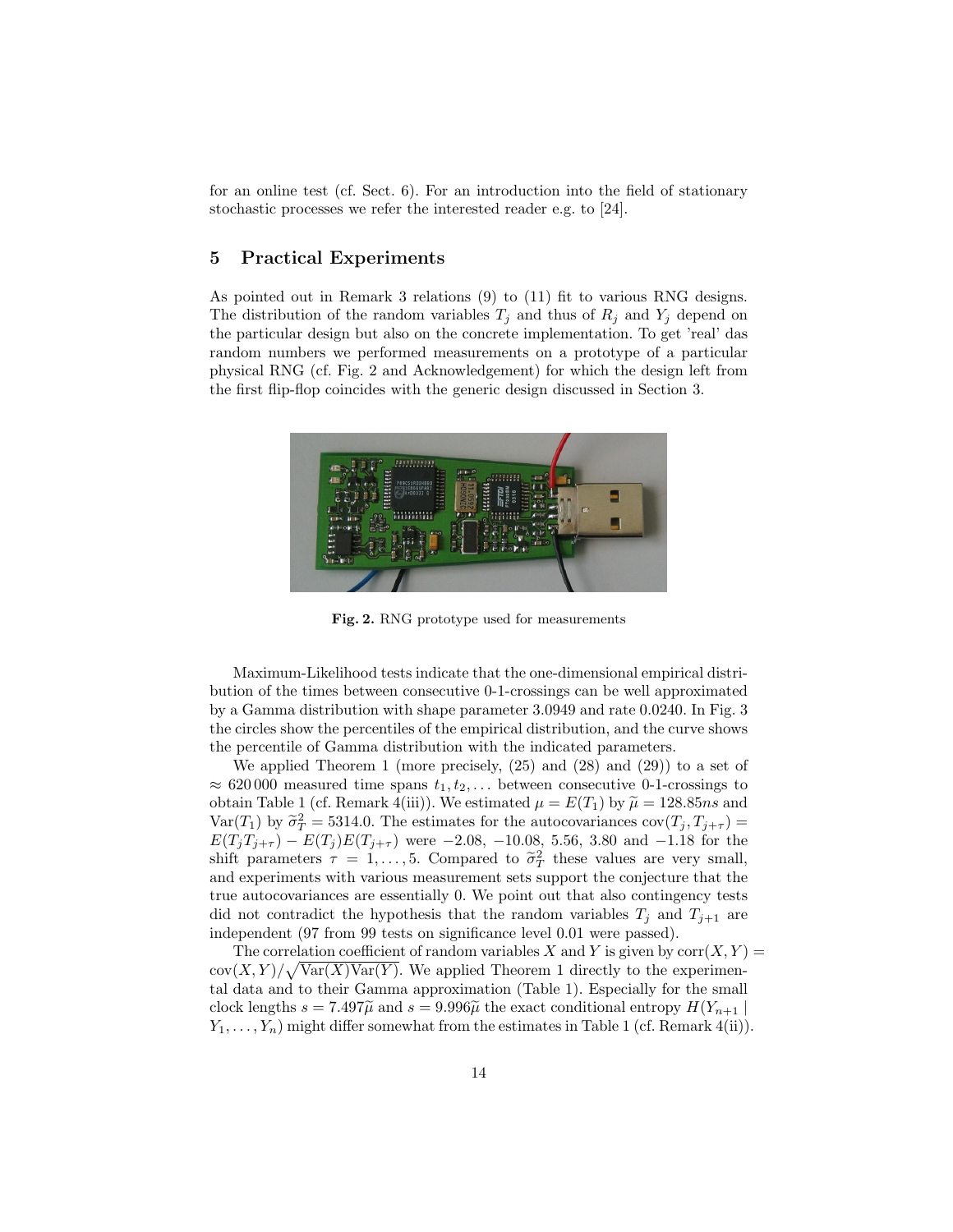

Fig. 3. Empirical distribution of the time between 0-1 crossings: histogram and percentiles

Table 1 suggest that the true conditional entropies should be indeed very close to 1, especially for  $s = 15.017\tilde{\mu}$ , which gives an output of slightly more than 500 kBit internal random numbers per second. For a k-fold convolution (let's say for  $k \in \{10, \ldots, 20\}$  of a gamma distribution with the above-mentioned parameters the normal approximation and thus approximation (17) should be pretty good. Numerical experiments indicate that for  $s = 15.017\tilde{\mu}$  the entropy defect  $\epsilon = 1 - H(Y_{n+1} | Y_1, \ldots, Y_n)$  (cf. Remark 4) should be smaller than (at least) < 10<sup>−</sup><sup>4</sup> . Smaller bounds seem to be realistic but (in our opinion) deserve more elaborate analysis.

It is easy to see that the random variables  $R_n$  and  $R_{n+1}$  are negatively correlated: A 'large' value  $r_n$  (resp., a small value  $r_n$ ) is an indicator that  $w_n$ is also large (resp., that  $w_n$  is small), and thus  $r_{n+1}$  is likely to be small (resp.,  $r_{n+1}$  to be large). Apart from the autocorrelation coefficients corr $(R_1, R_2)$  and  $corr(R_1, R_3)$  the results obtained by the direct application of Theorem 1 to the experimental data and to their Gamma approximation are essentially equal. To obtain the autocorrelation coefficients we had to apply (28) and (29) iteratively. In particular since the terms  $E(R_j^2)$  dominate estimation errors clearly propagate to the autocorrelation coefficients. The results for the Gamma approximation are more reasonable since  $|\text{corr}(R_1, R_3)|$  is considerably smaller than  $|\text{corr}(R_1, R_2)|$ and both values decrease for larger s, what was expected. Increasing the sample size should also yield better results for the direct use of the experimental data.

## 6 Online Tests

The conditional entropies  $H(R_{n+1} | R_0, \ldots, R_n)$  and  $H(Y_{n+1} | Y_0, \ldots, Y_n)$  are closely related to the entropy of the random variables  $V_{(s-u)}$  and  $V_{(s-u)}$  (mod 2), respectively. If the ratio  $(s-u)/\mu$  is not too small  $H(V_{(s-u)})$  essentially depends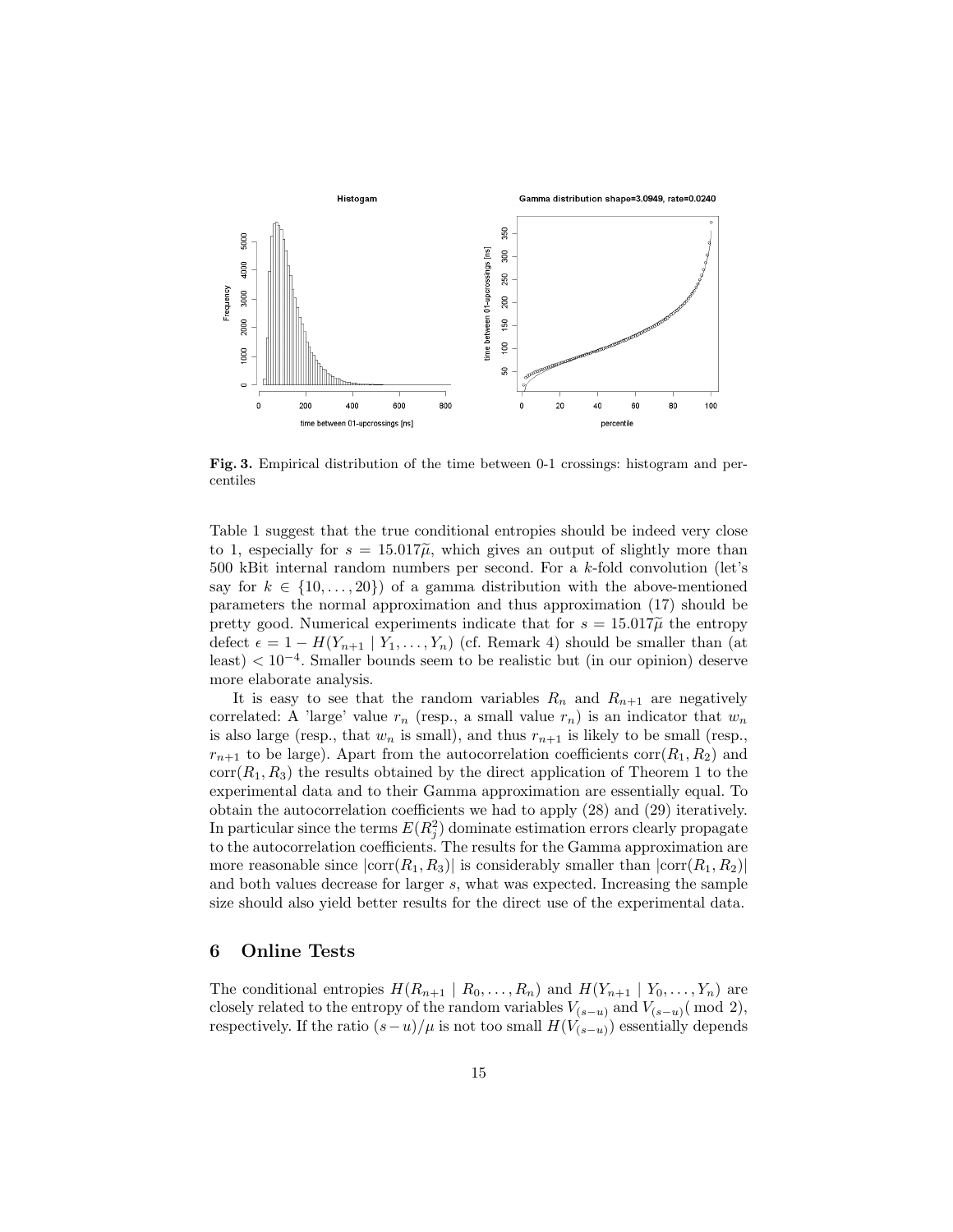|                                 | $\overline{\ s=7.497\tilde{\mu}}\ s=9.996\tilde{\mu}\ $ |          | $s = 9.996\widetilde{\mu}$ | $ s=15.017\widetilde{\mu} $ | $s = 15.017\tilde{\mu}$ |
|---------------------------------|---------------------------------------------------------|----------|----------------------------|-----------------------------|-------------------------|
|                                 |                                                         |          | (Gamma approx.)            |                             | (Gamma approx.)         |
| $E(R_1)$                        | 7.493                                                   | 9.994    | 9.996                      | 15.014                      | 15.017                  |
| $Var(R_1)$                      | 2.701                                                   | 3.502    | 3.519                      | 5.107                       | 5.141                   |
| $corr(R_1, R_2)$                | $-0.034$                                                | $-0.034$ | $-0.041$                   | $-0.011$                    | $-0.028$                |
| $corr(R_1, R_3)$                | 0.022                                                   | 0.010    | 0.0001                     | 0.019                       | 0.00009                 |
| $H(R_{n+1}   R_1, \ldots, R_n)$ | 2.631                                                   | 2.850    | 2.858                      | 3.155                       | 3.163                   |
| $H(Y_{n+1} Y_1,\ldots,Y_n)$     | 0.99990                                                 | 1.00000  | 0.99999                    | 1.00000                     | 1.00000                 |

Table 1. Experimental Results

only on the ratios  $\mu/\sigma$  and  $(s-u)/\mu$  (17). Moreover, 'small' arguments u provide the essential contribution to the integrals from Theorem 1. Hence it is natural (and effective) to estimate the process parameters  $\mu = E(T_i)$  and the generalized variance  $\sigma^2$  of  $T_1, T_2, \ldots$  while the RNG is in operation. Unfortunately, this required an internal clock with high resolution, which may be too costly for many applications.

Alternatively, one may check the process parameters  $\mu$  and  $\sigma^2$  indirectly, namely by estimating the mean value  $\mu_R := E(R_i)$  and the generalized variance  $\sigma_R^2$  of the stationary sequence  $R_1, R_2, \ldots$  In a first step intervals  $I_\mu$  and  $I_{\sigma^2}$ should be specified which contain 'suitable' values of the process parameters  $\mu$ and  $\sigma^2$ . By Theorem 1(iv) one computes sets  $I_{\mu_R}$  and  $I_{\sigma_R^2}$  that contain  $\mu_R$  and  $\sigma_R^2$  if  $\mu$  and  $\sigma^2$  are contained in  $I_\mu$  and  $I_{\sigma^2}$ . It seems to be reasonable if the online tests consider the mean and maybe also the generalized variance of  $R_1, R_2, \ldots$ Generically,

- Estimate  $\mu_R$ : Compute the arithmetic mean  $\mathrm{av}(r_1,\ldots,r_m) := (r_1 + \cdots +$  $(r_m)/m$ .
- Estimate  $\sigma_R^2$  or a related parameter from das random numbers  $r_{m+1}, \ldots, r_{m+M}$ .

The respective test fails if the estimator lies outside a particular regions. Such basis tests may directly serve as online tests, or they can be integrated into a more sophisticated procedure that covers the tasks of the tot test, self test and online test. Due to lack of space we cannot deepen this aspect here but refer the interested reader to [18], [22], Sect. 6, or [13], Example 7. In any case the probability for a failure of a single test must be determined to specify appropriate test rules.

The distribution of  $\mathrm{av}(R_1, \ldots, R_m)$  can be computed with (22) with upper integration boundary ms in place of s. The second basis test should be tailored to the distribution of the random variables  $R_i$ , which is determined by the RNG. The generalized variance  $\sigma_R^2$  can be estimated directly, or a relevant set of covariances  $cov(R_n, R_{n+k})$  may be estimated. A precise computation of the failure probability, i.e. that the test value lies outside a specified set, is more complicated than for the arithmetic mean. This may be done on basis of theoretical considerations, or by stochastic simulations (with pseudorandom numbers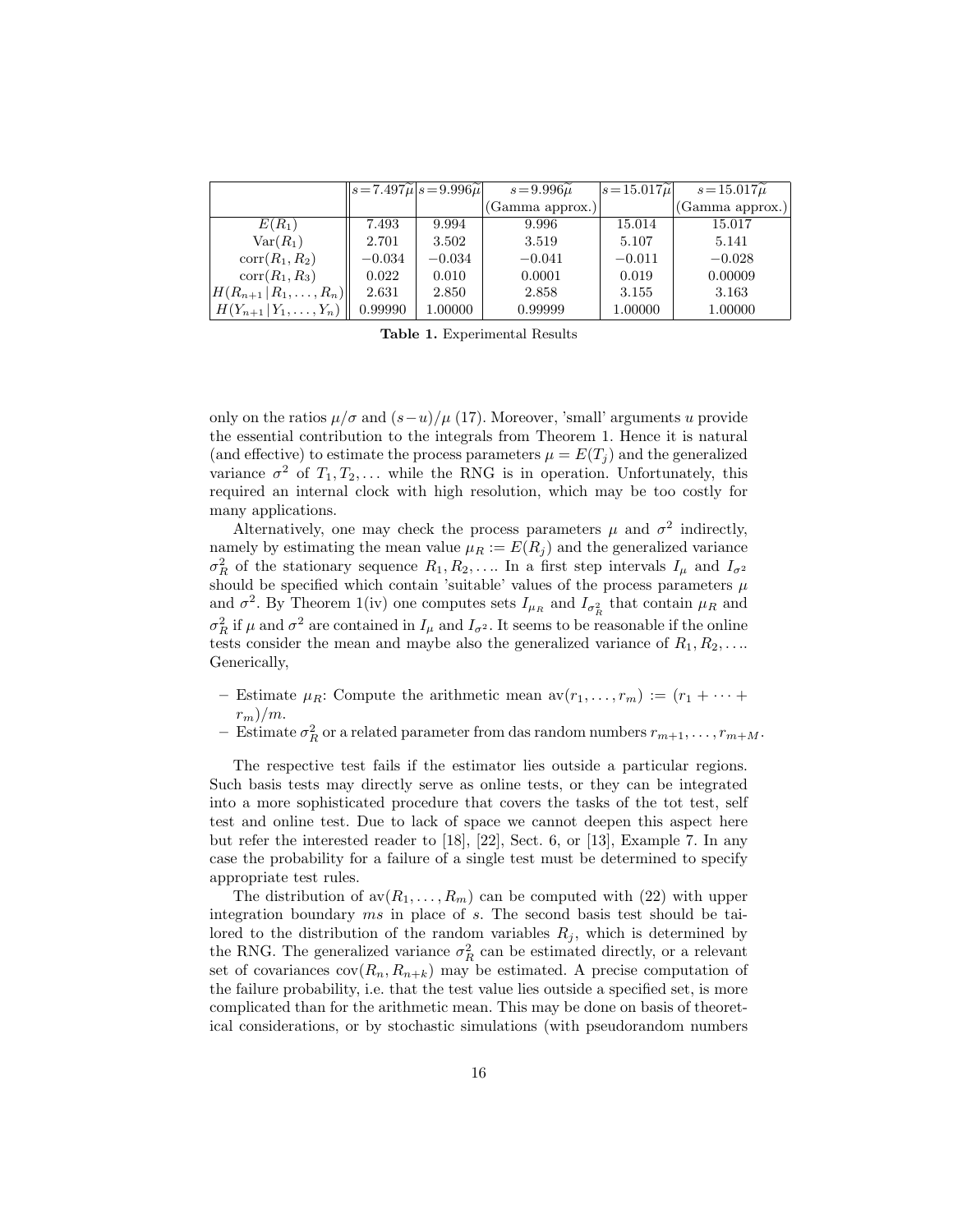$\tilde{t}_1, \tilde{t}_2, \ldots$  that are generated according to the specified distribution of the random variables  $T_j$ ), or on basis of measurement series. We point out that under suitable circumstances the second type of online test may be dropped, e.g. when within the class of distributions that contains the true distribution of  $R_1, R_2, \ldots$  $(\rightarrow$  stochastic model) the generalized variance  $\sigma^2$  is a function of  $\mu$ .

# 7 Final Remarks

We addressed general requirements that should be considered in security evaluations of physical RNGs. We formulated and analyzed a stochastic model that describes the stochastic behaviour of a particular RNG design that exploits two noisy diodes. Interestingly, this stochastic model also fits to other designs, which makes its understanding important. Theorem 1 collects the main results of this paper, which allow to establish tight lower bounds for the entropy per internal random random number. We applied our results to a particular physical RNG, and we briefly touched the field of online tests.

Acknowledgement: The authors would like to thank Frank Bergmann, who courteously provided the RNG prototype, and Joachim Schüth for performing measurements.

# References

- 1. AIS 20: Functionality Classes and Evaluation Methodology for Deterministic Random Number Generators. Version 1 (02.12.1999) (mandatory if a German IT security certificate is applied for; English translation). www.bsi.bund.de/zertifiz/zert/interpr/ais20e.pdf
- 2. AIS 31: Functionality Classes and Evaluation Methodology for Physical Random Number Generators. Version 1 (25.09.2001) (mandatory if a German IT security certificate is applied for; English translation). www.bsi.bund.de/zertifiz/zert/interpr/ais31e.pdf
- 3. ANSI X9.82, Random Number Generation (Draft Version).
- 4. V. Bagini and M. Bucci: A Design of Reliable True Number Generators for Cryptographic Applications. In: Ç.K. Koç and C. Paar (eds.): Cryptographic Hardware and Embedded Systems — CHES 1999. Springer, Lecture Notes in Computer Science, Vol. 1717, Berlin (1999), 204–218.
- 5. M. Bucci, L. Germani, R. Luzzi, A. Trifiletti, M. Varanonuovo: A High-Speed Oscillator-Based Truly Random Number Source for Cryptographic Applications, IEEE Trans. Computers, Vol. 52, 2003, 403–409.
- 6. M. Bucci, R. Lucci: Design of Testable Random Bit Generators. In: J. Rao, B. Sunar (eds.): Cryptographic Hardware and Embedded Systems — CHES 2005. Springer, Lecture Notes in Computer Science, Vol. 3659, Berlin (2005), 147–156.
- 7. H. Bock, M. Bucci, R. Luzzi: An Offset-Compensated Oscillator-Based Random Bit Source for Security Applications. In: M. Joye, J.-J. Quisquater (eds.): Cryptographic Hardware and Embedded Systems — CHES 2004. Springer, Lecture Notes in Computer Science, Vol. 3156, Berlin (2004), 268–281.